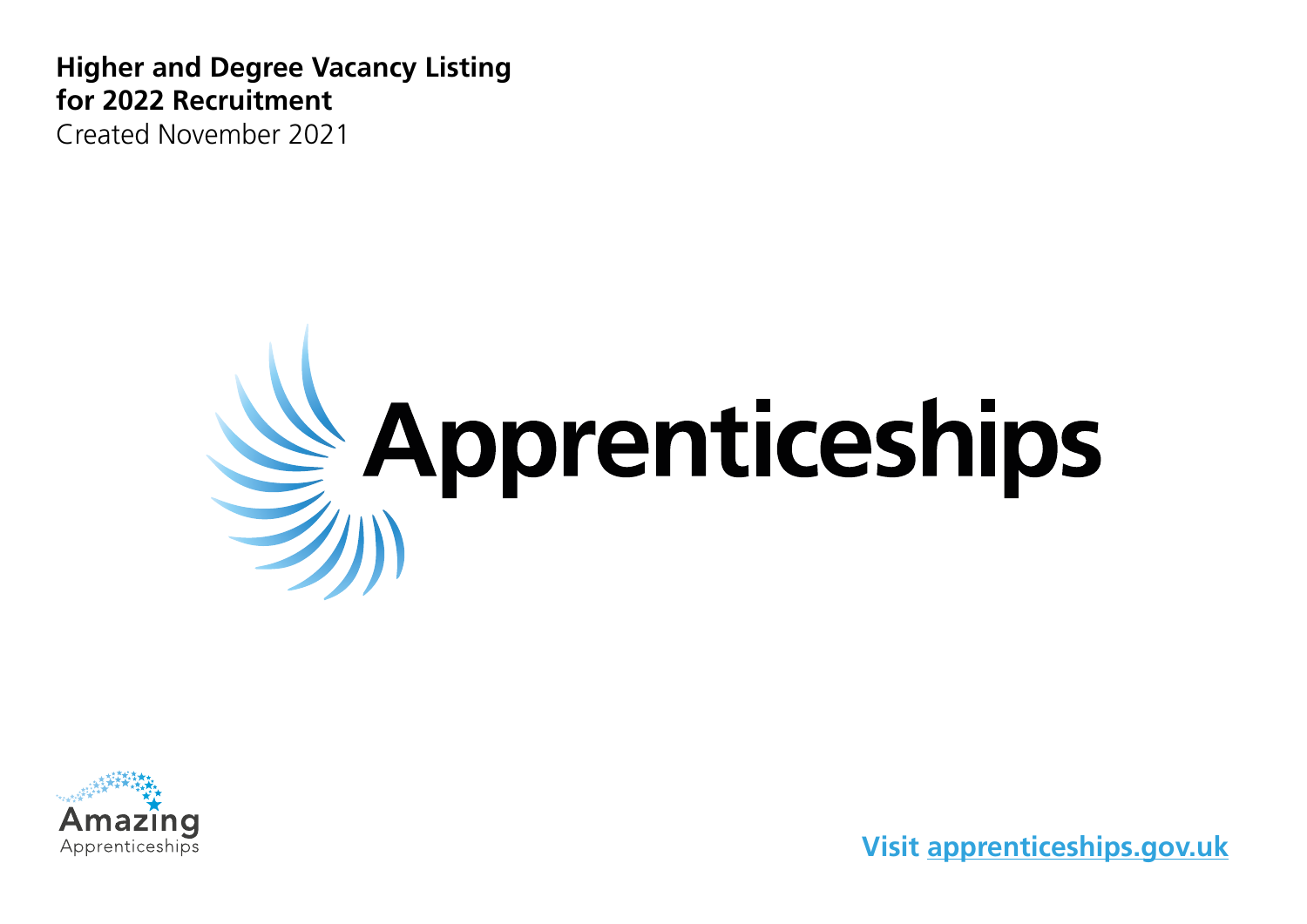# **The Higher and Degree Vacancy Listing**

This higher and degree apprenticeship listing showcases hundreds of vacancies from various employers starting in 2022. The best news is that if you are still considering your options, you can apply for these apprenticeships and a full time place at university at the same time.

Higher and degree apprenticeships are widening access to the professions, and across all sectors, including STEM (Science, Technology, Engineering, Mathematics). They are bringing together the very best of higher and vocational education. You can see what the levels mean below.

| <b>Name</b> | Level            | <b>Equivalent educational level</b> |
|-------------|------------------|-------------------------------------|
| Higher      | $14, 5, 6$ and 7 | Foundation degree and above         |
| Degree      | $\sqrt{6}$ and 7 | Bachelor's or master's degree       |

Degree apprenticeships give you the opportunity to attain a degree or professional qualification from some of the best universities and providers, whilst training in a top flight career. Your training is paid for by your employer and the government, so there is no cost to you. You will also be earning a salary from day one. To view roles you are interested in, visit [www.apprenticeships.gov.uk](http://www.apprenticeships.gov.uk) and head to 'Become an apprentice'.

If you need further professional advice on making the right career choices, visit: [nationalcareers.service.gov.uk](http://nationalcareers.service.gov.uk) or call 0800 100 900 (free from landlines and mobiles).

#### **Important information**

The salaries and timelines for applications are indicative and could change depending on the needs of the employer.

To view the latest apprenticeship vacancies, please visit [www.gov.uk/apply-apprenticeship](http://www.gov.uk/apply-apprenticeship) or scan the QR code with your mobile phone.

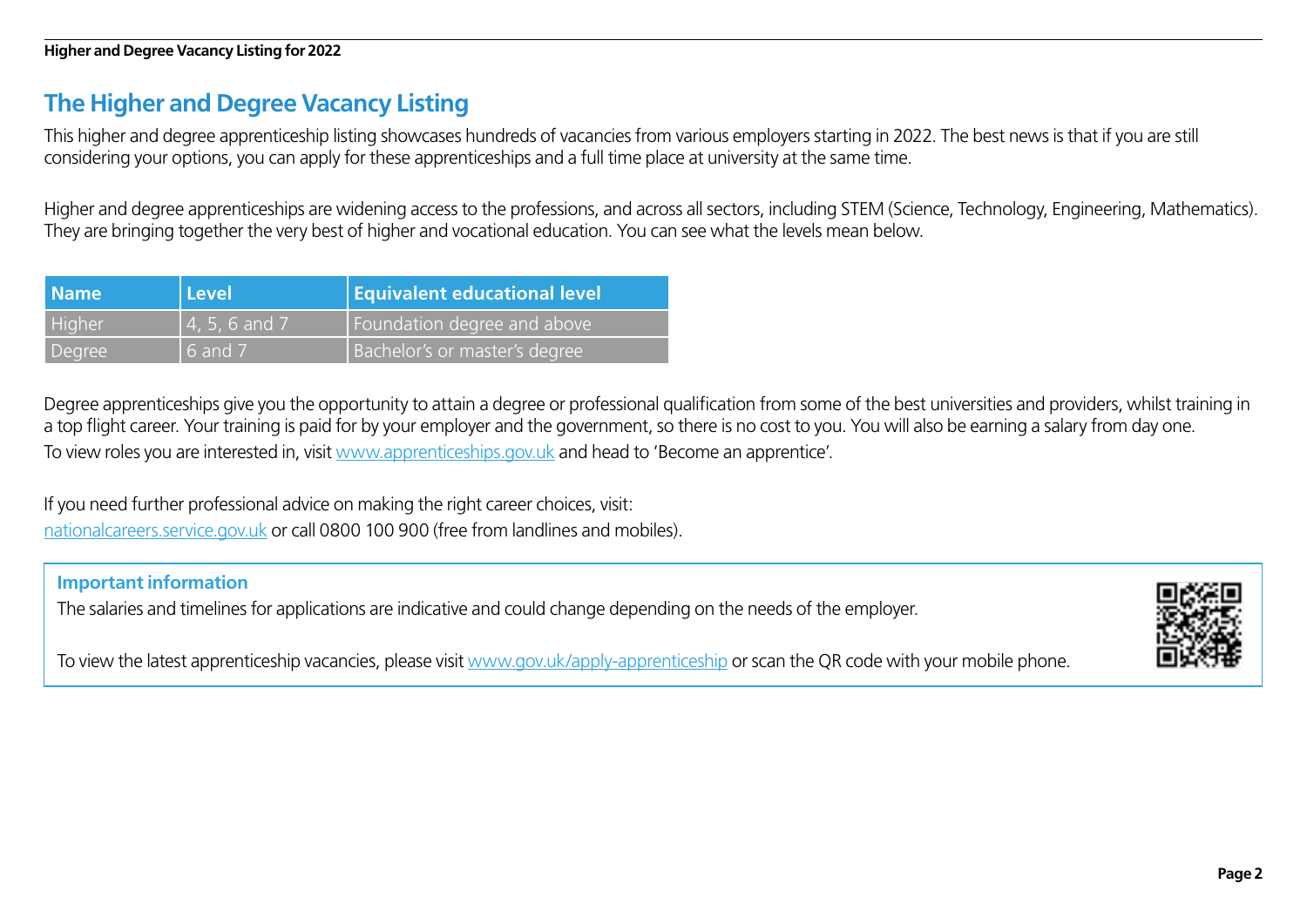| <b>Employer</b>                                             | <b>Role</b>                                   | <b>Level</b> | <b>Locations</b>                      | <b>Starting</b>        | <b>Applications</b>                  |                                     | <b>Start Date</b>                 | <b>Link to application details</b> |
|-------------------------------------------------------------|-----------------------------------------------|--------------|---------------------------------------|------------------------|--------------------------------------|-------------------------------------|-----------------------------------|------------------------------------|
|                                                             |                                               |              |                                       | <b>Salary</b>          | Open                                 | <b>Close</b>                        |                                   |                                    |
| Accenture                                                   | Technology Degree Apprenticeship              | 6            | London                                | £21,500                | November<br>2021                     | February<br>2022                    | September<br>2022                 | https://tinyurl.com/PKD7Y6AV       |
| Accenture                                                   | Technology Degree Apprenticeship              | 6            | Warwick                               | £21,500                | November<br>2021                     | February<br>2022                    | September<br>2022                 | https://tinyurl.com/PKD7Y6AV       |
| Accenture                                                   | Technology Degree Apprenticeship              | 6            | Newcastle                             | £18,900                | November<br>2021                     | February<br>2022                    | September<br>2022                 | https://tinyurl.com/PKD7Y6AV       |
| Accenture                                                   | Technology Degree Apprenticeship              | 6            | Manchester                            | £18,900                | November<br>2021                     | February<br>2022                    | September<br>2022                 | https://tinyurl.com/PKD7Y6AV       |
| Accenture                                                   | Technology Degree Apprenticeship              | 6            | Edinburgh                             | £18,900                | November<br>2021                     | March<br>2022                       | September<br>2022                 | https://tinyurl.com/PKD7Y6AV       |
| <b>Ada National</b><br>College For Digital<br><b>Skills</b> | Tech Consultant                               | 6            | London                                | £20,000 -<br>£25,000   | Ongoing                              | Ongoing                             | September,<br>October<br>and June | https://tinyurl.com/4PA5YM7Y       |
| <b>Ada National</b><br>College For Digital<br><b>Skills</b> | Data Analyst                                  | 6            | London                                | $£20,000 -$<br>£25,000 | Ongoing                              | Ongoing                             | September,<br>October<br>and June | https://tinyurl.com/4PA5YM7Y       |
| <b>Ada National</b><br>College For Digital<br><b>Skills</b> | Software Developer                            | 6            | London                                | £20,000 -<br>£25,000   | Ongoing                              | Ongoing                             | September,<br>October<br>and June | https://tinyurl.com/4PA5YM7Y       |
| Ageas Insurance Ltd                                         | IT Degree Apprenticeship                      | 6            | Southampton £20,000                   |                        | December<br>2021                     | February<br>2022                    | September<br>2022                 | https://tinyurl.com/5HNKXE6W       |
| Amey                                                        | Data Science Degree Apprentice                | 6            | London                                | £18,525                | 20 <sup>th</sup><br>December<br>2021 | 24th January<br>2022                | September<br>2022                 | https://tinyurl.com/2DFBHZ3U       |
| Amey                                                        | Environmental Practioner Degree<br>Apprentice | 6            | Sheffield,<br>Birmingham,<br>York     | £19,760                | 20 <sup>th</sup><br>December<br>2021 | 24 <sup>th</sup> January<br>2022    | September<br>2022                 | https://tinyurl.com/2DFBHZ3U       |
| Amey                                                        | Civil Graduate Apprentice                     | 6            | Motherwell,<br>Edinburgh,<br>Scotland | £19,760                | October<br>2021                      | 6 <sup>th</sup><br>December<br>2021 | September<br>2022                 | https://tinyurl.com/2DFBHZ3U       |
| Amey                                                        | Rail Degree Apprentice                        | 6            | Swindon,<br><b>Bristol</b>            | £18,525                | December<br>2021                     | 17 <sup>th</sup> January<br>2022    | September<br>2022                 | https://tinyurl.com/2DFBHZ3U       |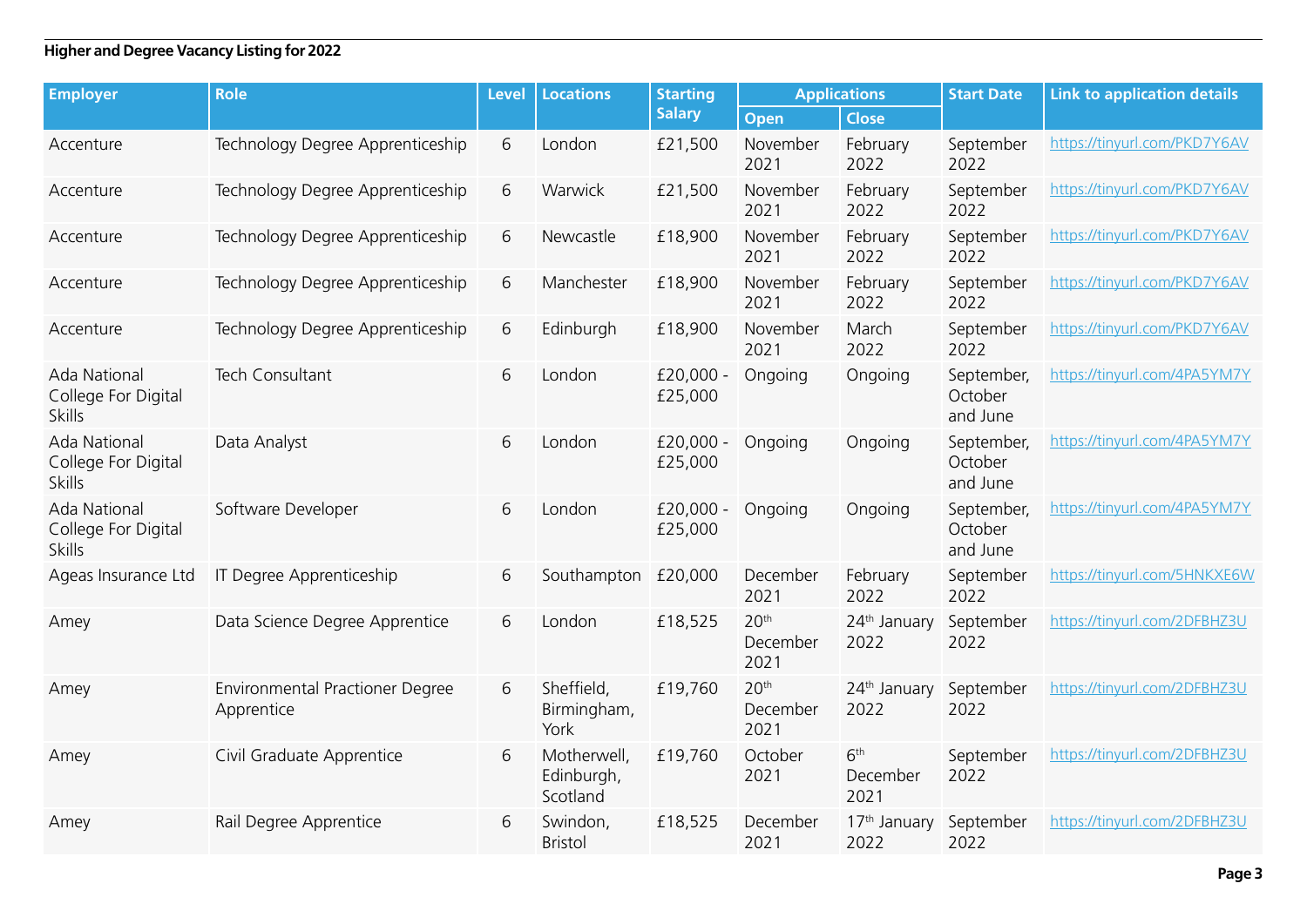| <b>Employer</b>                | <b>Role</b>                                                                          | <b>Level</b> | <b>Locations</b>                                     | <b>Starting</b>      | <b>Applications</b>                  |                                  | <b>Start Date</b>         | <b>Link to application details</b> |
|--------------------------------|--------------------------------------------------------------------------------------|--------------|------------------------------------------------------|----------------------|--------------------------------------|----------------------------------|---------------------------|------------------------------------|
|                                |                                                                                      |              |                                                      | <b>Salary</b>        | <b>Open</b>                          | <b>Close</b>                     |                           |                                    |
| Bank of England                | Apprenticeship Development<br>Programme - Associate Project<br>Manager               | 4            | London                                               | £21,000              | 15 <sup>th</sup><br>November<br>2021 | 14 <sup>th</sup> January<br>2022 | <b>End August</b><br>2022 | https://tinyurl.com/23CSKUC8       |
| Bank of England                | Apprenticeship Development<br>Programme - Data Analyst                               | 4            | London                                               | £21,000              | 15 <sup>th</sup><br>November<br>2021 | 14 <sup>th</sup> January<br>2022 | <b>End August</b><br>2022 | https://tinyurl.com/23CSKUC8       |
| Bank of England                | Apprenticeship Development<br>Programme - IS Business Analyst                        | 4            | London                                               | £21,000              | 15 <sup>th</sup><br>November<br>2021 | 14 <sup>th</sup> January<br>2022 | <b>End August</b><br>2022 | https://tinyurl.com/23CSKUC8       |
| Bank of England                | Apprenticeship Development<br>Programme - Accounting Taxation<br>Technician          | 4            | London                                               | £21,000              | 15 <sup>th</sup><br>November<br>2021 | 14 <sup>th</sup> January<br>2022 | <b>End August</b><br>2022 | https://tinyurl.com/23CSKUC8       |
| Bank of England                | Degree Apprenticeship<br>Development Programme -<br>Data Science                     | 6            | London                                               | £23,300              | 15 <sup>th</sup><br>November<br>2021 | 14 <sup>th</sup> January<br>2022 | <b>End August</b><br>2022 | https://tinyurl.com/23CSKUC8       |
| Bank of England                | Degree Apprenticeship<br>Development Programme -<br>Digital and Technology Solutions | 6            | London                                               | £23,300              | 15 <sup>th</sup><br>November<br>2021 | 14 <sup>th</sup> January<br>2022 | <b>End August</b><br>2022 | https://tinyurl.com/23CSKUC8       |
| Bank of England                | Degree Apprenticeship<br>Development Programme -<br>Professional Economist           | 6            | London                                               | £23,300              | 15 <sup>th</sup><br>November<br>2021 | 14 <sup>th</sup> January<br>2022 | <b>End August</b><br>2022 | https://tinyurl.com/23CSKUC8       |
| <b>Barratt</b><br>Developments | Trainee Assistant Site Manager                                                       | 6            | <b>TBC</b>                                           | £19,000 -<br>£24,000 | February<br>2022                     | April 2022                       | December<br>2022          | https://tinyurl.com/FY5X9HXC       |
| Barratt<br>Developments        | Trainee Quantity Surveyor                                                            | 6            | <b>TBC</b>                                           | £19,000 -<br>£24,000 | February<br>2022                     | April 2022                       | December<br>2022          | https://tinyurl.com/FY5X9HXC       |
| <b>Barratt</b><br>Developments | <b>Technical Trainee</b>                                                             | 6            | <b>TBC</b>                                           | £19,000 -<br>£24,000 | February<br>2022                     | April 2022                       | December<br>2022          | https://tinyurl.com/FY5X9HXC       |
| <b>Bishop Fleming LLP</b>      | Launch Pad - Accountancy<br>Apprenticeship                                           | 7            | Bristol, Exeter,<br>Plymouth,<br>Truro,<br>Worcester | Competitive          | November<br>2021                     | <b>TBC</b>                       | Spring/<br>Summer<br>2022 | https://tinyurl.com/4V74RCB6       |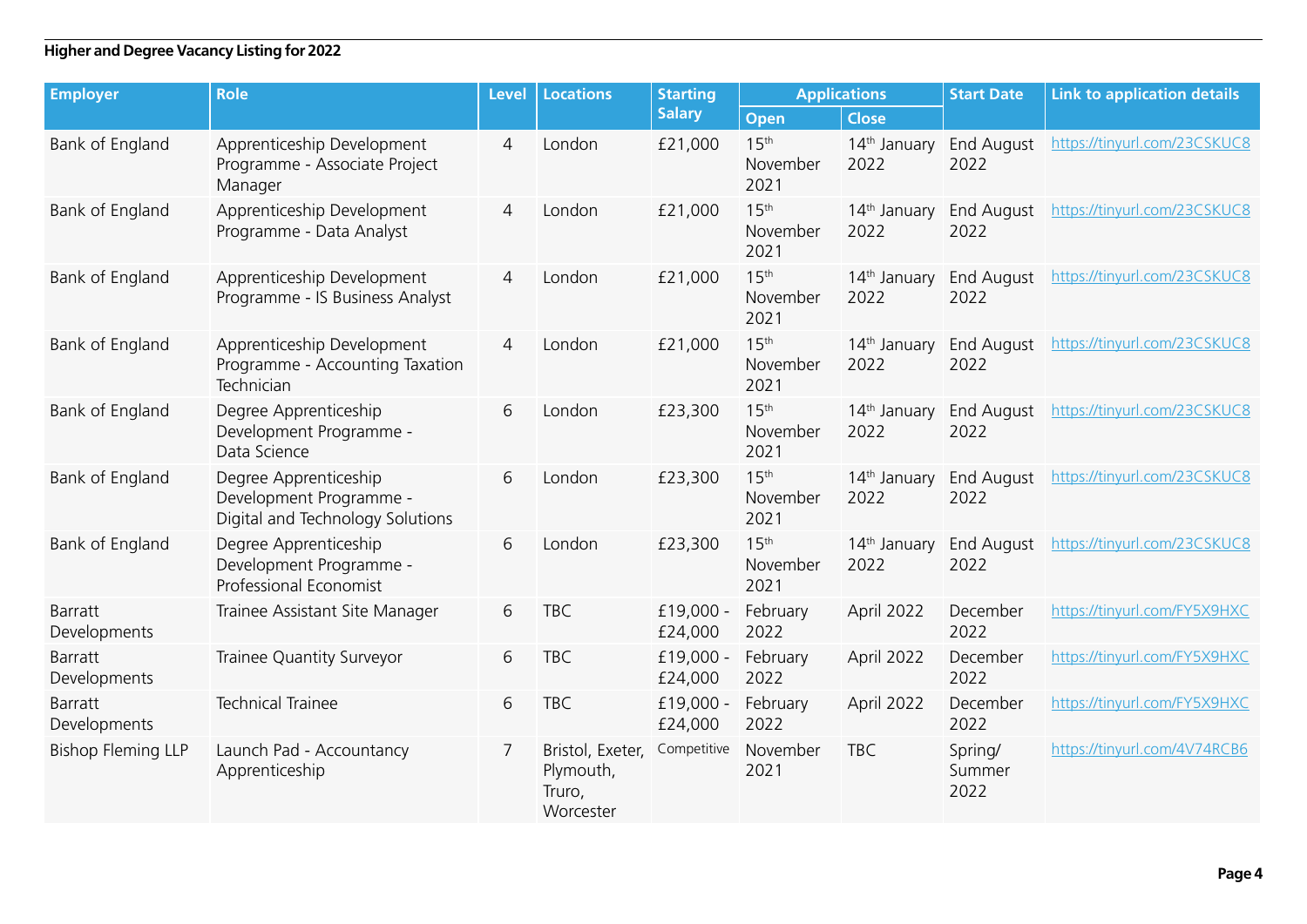| <b>Employer</b>                                  | <b>Role</b>                                                         | <b>Level</b>   | Locations                                                                 | <b>Starting</b>                                       |                  | <b>Applications</b> | <b>Start Date</b>                  | <b>Link to application details</b> |
|--------------------------------------------------|---------------------------------------------------------------------|----------------|---------------------------------------------------------------------------|-------------------------------------------------------|------------------|---------------------|------------------------------------|------------------------------------|
|                                                  |                                                                     |                |                                                                           | <b>Salary</b>                                         | <b>Open</b>      | <b>Close</b>        |                                    |                                    |
| <b>Bishop Fleming LLP</b>                        | Trainee Chartered Accountant -<br><b>Accountancy Apprenticeship</b> | 7              | Bristol, Exeter,<br>Plymouth,<br>Truro,<br>Worcester                      | Competitive                                           | October<br>2021  | <b>TBC</b>          | Spring/<br>Summer<br>2023          | https://tinyurl.com/4V74RCB6       |
| <b>Blue Structural</b><br>Engineering LLP        | Civil Engineer Apprentice                                           | 6              | London                                                                    | £13,500                                               | February<br>2022 | June 2022           | August<br>2022                     | https://tinyurl.com/3PPUEKB9       |
| <b>Blue Structural</b><br><b>Engineering LLP</b> | Software Engineer Apprentice                                        | 6              | London                                                                    | £16,000                                               | October<br>2021  | <b>TBC</b>          | ASAP                               | https://tinyurl.com/E5B5ZW8W       |
| <b>Blue Structural</b><br>Engineering LLP        | <b>Business Administrator Apprentice</b>                            | 6              | London                                                                    | £13,500                                               | October<br>2021  | <b>TBC</b>          | <b>ASAP</b>                        | https://tinyurl.com/28MPCVDY       |
| <b>British Army</b>                              | Cyber Engineer - Information<br>Services Engineer                   | $\overline{4}$ | Blandford,<br>Dorset<br>(training),<br>then can<br>be based<br>nationwide | £15,985,<br>rising to<br>£20,400<br>after 26<br>weeks | Ongoing          | Ongoing             | 3-7 months<br>after<br>application | https://tinyurl.com/HFHWVXK4       |
| <b>British Army</b>                              | Cyber Engineer - Network<br>Engineer                                | 4              | Blandford,<br>Dorset<br>(training),<br>then can<br>be based<br>nationwide | £15,985<br>rising to<br>£20,400<br>after 26<br>weeks  | Ongoing          | Ongoing             | 3-7 months<br>after<br>application | https://tinyurl.com/HFHWVXK4       |
| <b>British Army</b>                              | Power Engineer                                                      | 4              | Blandford,<br>Dorset<br>(training),<br>then can<br>be based<br>nationwide | £15,985<br>rising to<br>£20,400<br>after 26<br>weeks  | Ongoing          | Ongoing             | 3-7 months<br>after<br>application | https://tinyurl.com/VWSVR9DZ       |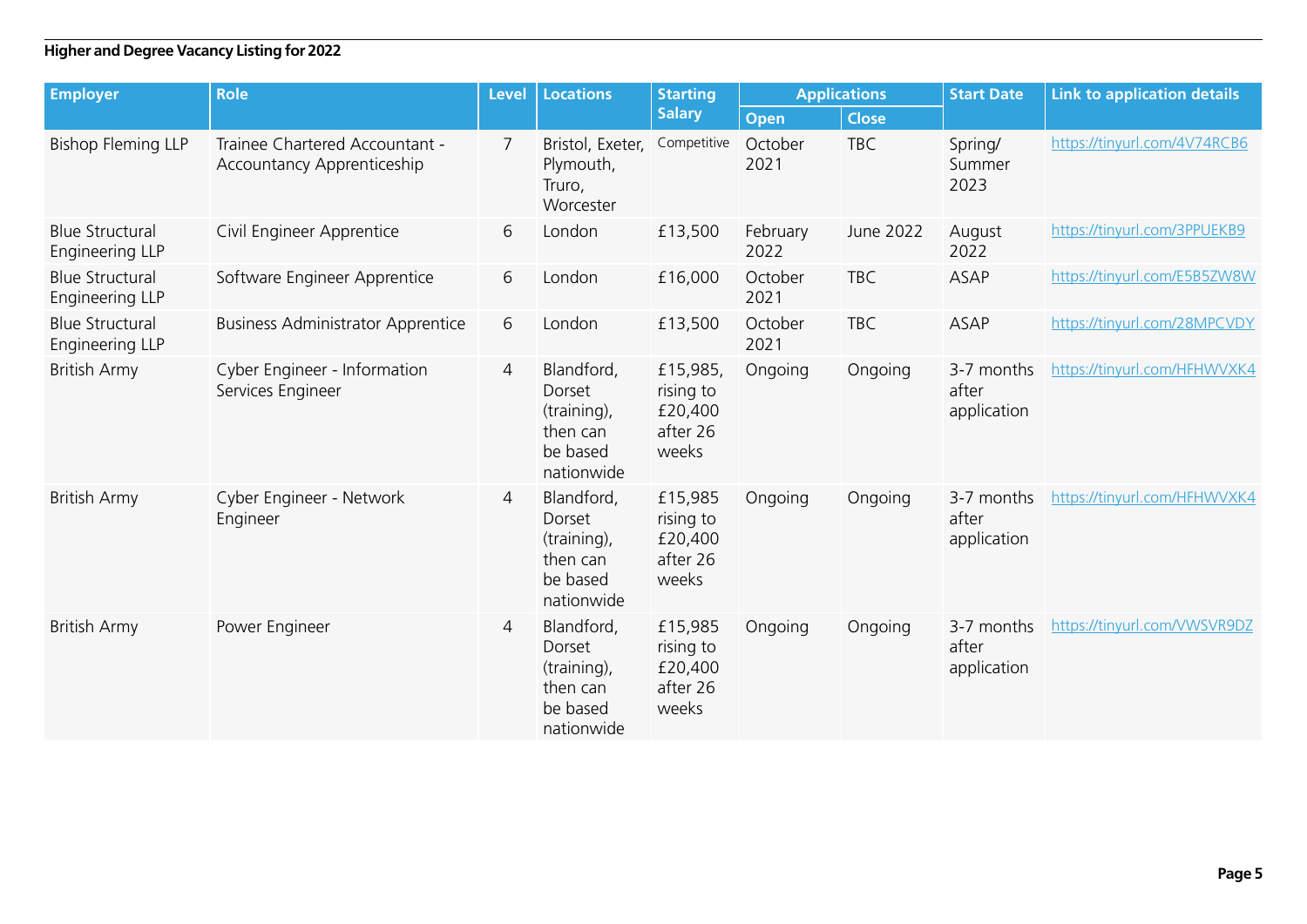| <b>Employer</b>                                        | <b>Role</b>                                  | <b>Level</b>   | <b>Locations</b>                                                          | <b>Starting</b>                                      |                                 | <b>Applications</b>                  | <b>Start Date</b>                  | <b>Link to application details</b> |
|--------------------------------------------------------|----------------------------------------------|----------------|---------------------------------------------------------------------------|------------------------------------------------------|---------------------------------|--------------------------------------|------------------------------------|------------------------------------|
|                                                        |                                              |                |                                                                           | <b>Salary</b>                                        | Open                            | <b>Close</b>                         |                                    |                                    |
| <b>British Army</b>                                    | Electronic Warfare & Signals<br>Intelligence | $\overline{4}$ | Blandford,<br>Dorset<br>(training),<br>then can<br>be based<br>nationwide | £15,985<br>rising to<br>£20,400<br>after 26<br>weeks | Ongoing                         | Ongoing                              | 3-7 months<br>after<br>application | https://tinyurl.com/2UYCTBN5       |
| <b>British Army</b>                                    | Ammunition Technician                        | $\overline{4}$ | Nationwide                                                                | £15,985<br>rising to<br>£20,400<br>after 26<br>weeks | Ongoing                         | Ongoing                              | 3-7 months<br>after<br>application | https://tinyurl.com/VC58R59C       |
| <b>British Army</b>                                    | Operator Military Intelligence               | $\overline{4}$ | Nationwide                                                                | £15,985<br>rising to<br>£20,400<br>after 26<br>weeks | Ongoing                         | Ongoing                              | 3-7 months<br>after<br>application | https://tinyurl.com/4D43DCY4       |
| <b>CCS Media</b>                                       | Apprentice IT Sales Executive                | 4              | Berkshire and<br><b>Bradford</b>                                          | £13,650 -<br>£15,000                                 | November<br>2021                | <b>TBC</b>                           | January<br>2022                    | https://tinyurl.com/Y5FB84RP       |
| Charles River<br>Discovery Research<br>Services UK Ltd | Technician scientist (Bioscience)            | 5              | Saffron<br>Walden                                                         | £15,600                                              | 4 <sup>th</sup> October<br>2021 | 20 <sup>th</sup><br>December<br>2021 | 4 <sup>th</sup> January<br>2022    | https://tinyurl.com/4WE7Y52P       |
| Charles River<br>Discovery Research<br>Services UK Ltd | Technician scientist (Chemistry)             | 5              | Harlow                                                                    | £15,600                                              | 4 <sup>th</sup> October<br>2021 | 20 <sup>th</sup><br>December<br>2021 | 4 <sup>th</sup> January<br>2022    | https://tinyurl.com/WU354N37       |
| Cripps Pemberton<br>Greenish                           | Paralegal Apprentice                         | $\overline{4}$ | Tunbridge<br>Wells, Kent                                                  | £15,000                                              | December<br>2021                | March 2022                           | September<br>2022                  | https://tinyurl.com/4KBB2EEZ       |
| Cumbria<br>Constabulary                                | Police Constable Degree<br>Apprenticeship    | 6              | Cumbria                                                                   | £24,780                                              | November<br>2021                | January<br>2022                      | <b>July 2022</b><br>onwards        | https://tinyurl.com/3PC5PN64       |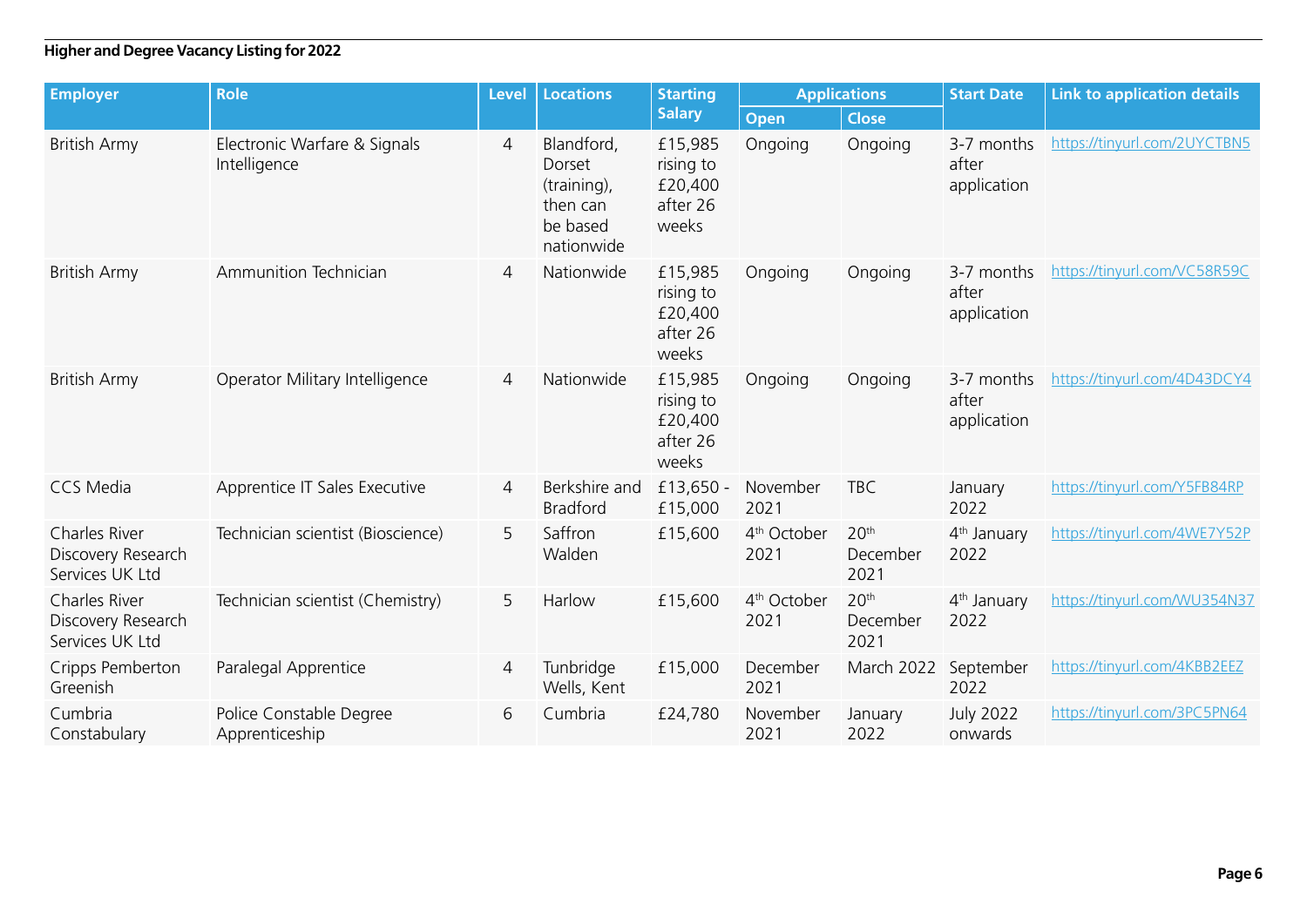| <b>Employer</b> | <b>Role</b>                                                                | <b>Level</b> | <b>Locations</b>                                                        | <b>Starting</b>                                           | <b>Applications</b>                  |                                      | <b>Start Date</b> | <b>Link to application details</b> |
|-----------------|----------------------------------------------------------------------------|--------------|-------------------------------------------------------------------------|-----------------------------------------------------------|--------------------------------------|--------------------------------------|-------------------|------------------------------------|
|                 |                                                                            |              |                                                                         | <b>Salary</b>                                             | <b>Open</b>                          | <b>Close</b>                         |                   |                                    |
| <b>EDF</b>      | Nuclear Engineering Degree<br>Apprenticeship                               | 6            | Bridgwater,<br>Somerset                                                 | Competitive                                               | 13 <sup>th</sup><br>December<br>2021 | 25 <sup>th</sup><br>February<br>2022 | September<br>2022 | https://tinyurl.com/VKVTERCJ       |
| <b>EDF</b>      | <b>Cyber Security Degree</b><br>Apprenticeship                             | 6            | Barnwood,<br>Gloucester                                                 | Competitive                                               | 13 <sup>th</sup><br>December<br>2021 | 25 <sup>th</sup><br>February<br>2022 | September<br>2022 | https://tinyurl.com/VKVTERCJ       |
| <b>EDF</b>      | Laboratory Scientist Degree<br>Apprenticeship                              | 6            | Bridgwater,<br>Somerset                                                 | Competitive                                               | 13 <sup>th</sup><br>December<br>2021 | 25 <sup>th</sup><br>February<br>2022 | September<br>2022 | https://tinyurl.com/VKVTERCJ       |
| EY              | Tax Technology and Transformation<br>Apprenticeship Programme              | 7            | Birmingham,<br>Leeds,<br>London                                         | on<br>location,<br>salaries up<br>to £22,100              | Dependent September<br>2021          | Ongoing                              | September<br>2022 | https://tinyurl.com/39NDK8FT       |
| EY              | Turnaround and Restructuring<br>Strategy Apprenticeship<br>Programme       | 7            | Birmingham,<br>Leeds,<br>Manchester                                     | on<br>location,<br>salaries up<br>to £22,100              | Dependent September<br>2021          | Ongoing                              | September<br>2022 | https://tinyurl.com/HFMYB3FS       |
| EY              | Degree Apprenticeship in Digital<br>and Technology                         | 6            | Birmingham,<br>Bristol, Leeds,<br>Manchester,<br>Newcastle,<br>Reading, | Dependent<br>on<br>location,<br>salaries up<br>to £22,100 | September<br>2021                    | Ongoing                              | September<br>2022 | https://tinyurl.com/V8J5WCBM       |
| EY              | Degree Apprenticeship in Business<br>Leadership and Management<br>Practice | 6            | Newcastle                                                               | £18,600                                                   | September<br>2021                    | Ongoing                              | September<br>2022 | https://tinyurl.com/3M7NS29H       |
| EY              | Degree Apprenticeship in Business<br>Leadership and Management<br>Practice | 6            | Newcastle                                                               | £18,600                                                   | September<br>2021                    | Ongoing                              | January<br>2022   | https://tinyurl.com/3M7NS29H       |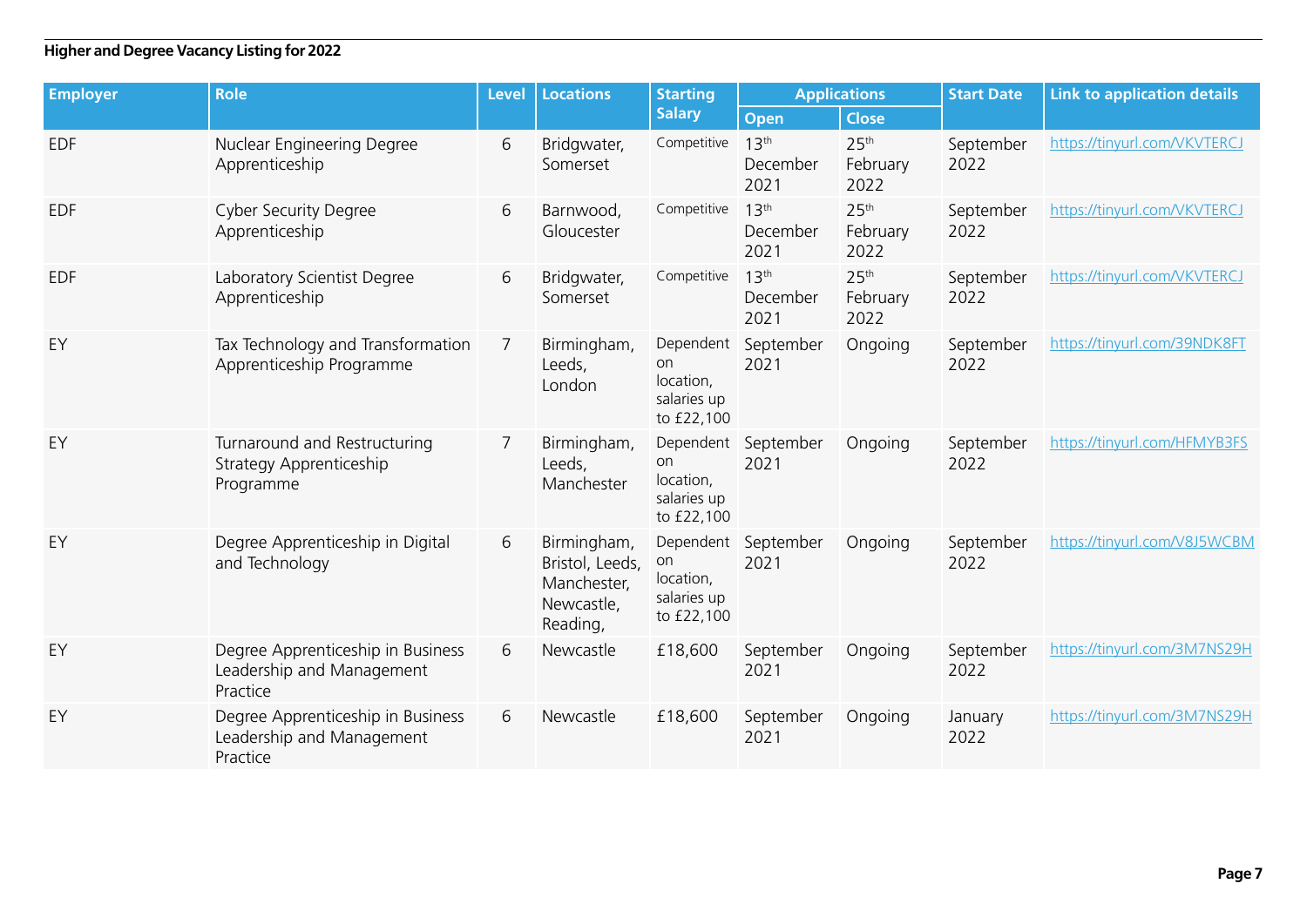| <b>Employer</b> | <b>Role</b>                                    | <b>Level</b>   | <b>Locations</b>                              | <b>Starting</b> |                   | <b>Applications</b> |                   | <b>Link to application details</b> |
|-----------------|------------------------------------------------|----------------|-----------------------------------------------|-----------------|-------------------|---------------------|-------------------|------------------------------------|
|                 |                                                |                |                                               | <b>Salary</b>   | <b>Open</b>       | <b>Close</b>        |                   |                                    |
| Goldman Sachs   | Engineering Degree Apprenticeship              | 6              | London                                        | Competitive     | September<br>2021 | February<br>2022    | September<br>2022 | https://tinyurl.com/597XTNAT       |
| Google          | Software Engineering Apprentice                | $\overline{4}$ | London                                        | Competitive     | November<br>2021  | January<br>2022     | September<br>2022 | https://tinyurl.com/42S46YFZ       |
| <b>GSK</b>      | Laboratory Scientist (chemistry)<br>Apprentice | 6              | Ware                                          | £17,500         | November<br>2021  | Ongoing             | September<br>2022 | https://tinyurl.com/3T7HS89Z       |
| <b>GSK</b>      | Laboratory Scientist (Biology)<br>Apprentice   | 6              | Stevenage                                     | £17,500         | November<br>2021  | Ongoing             | September<br>2022 | https://tinyurl.com/3T7HS89Z       |
| GSK             | Data Science (Tech) Apprentice                 | 6              | Ware,<br>Worthing,<br>Barnard<br>Castle       | £17,500         | November<br>2021  | Ongoing             | September<br>2022 | https://tinyurl.com/3T7HS89Z       |
| <b>GSK</b>      | Cyber Security Technologist<br>Apprentice      | 4              | London                                        | £21,500         | November<br>2021  | Ongoing             | September<br>2022 | https://tinyurl.com/3T7HS89Z       |
| <b>GSK</b>      | Data Analytics (consumer)<br>Apprentice        | 4              | London                                        | £21,500         | November<br>2021  | Ongoing             | September<br>2022 | https://tinyurl.com/3T7HS89Z       |
| <b>GSK</b>      | Chemical Engineering Apprentice                | 6              | Ware                                          | £17,500         | November<br>2021  | Ongoing             | September<br>2022 | https://tinyurl.com/3T7HS89Z       |
| <b>GSK</b>      | Data Science Degree Apprentice                 | 6              | Barnard<br>Castle, Ware,<br>Stevenage         | £17,500         | November<br>2021  | Ongoing             | September<br>2022 | https://tinyurl.com/3T7HS89Z       |
| <b>GSK</b>      | Lab Science (In-vivo Biology)<br>Apprentice    | 6              | Ware                                          | £17,500         | November<br>2021  | Ongoing             | September<br>2022 | https://tinyurl.com/3T7HS89Z       |
| <b>GSK</b>      | Data Science Degree Apprentice                 | 6              | London                                        | £21,500         | November<br>2021  | Ongoing             | September<br>2022 | https://tinyurl.com/3T7HS89Z       |
| <b>GSK</b>      | Supply Chain and Logistics<br>Apprentice       | 6              | Ware,<br>Stevenage                            | £17,500         | November<br>2021  | Ongoing             | September<br>2022 | https://tinyurl.com/3T7HS89Z       |
| <b>GSK</b>      | Supply Chain Degree Apprentice                 | 6              | Worthing,<br>Maidenhead,<br>Barnard<br>Castle | £17,500         | November<br>2021  | Ongoing             | September<br>2022 | https://tinyurl.com/3T7HS89Z       |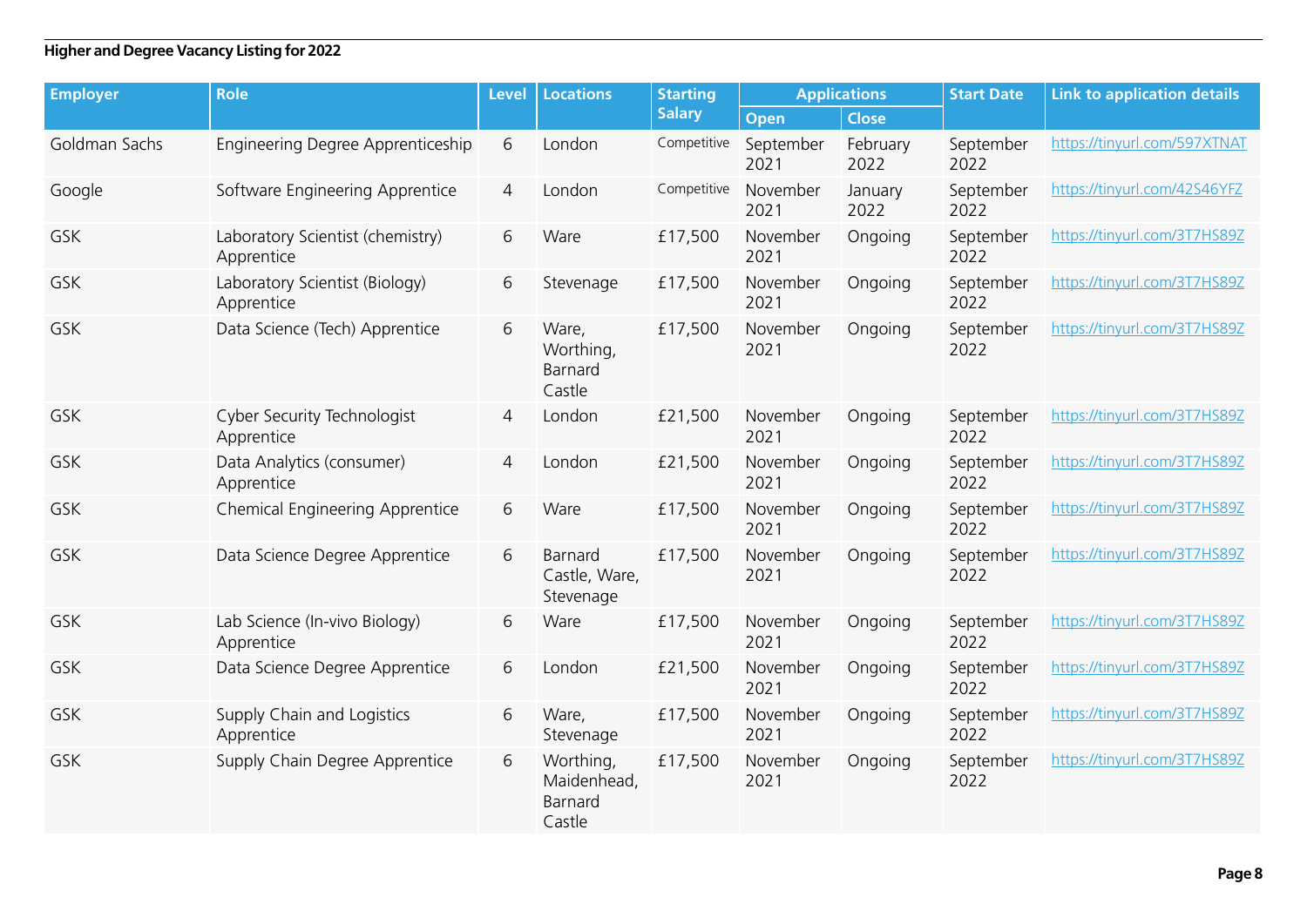| <b>Employer</b>   | <b>Role</b>                                               | <b>Level</b>   | <b>Locations</b>   | <b>Starting</b>        | <b>Applications</b> |                                | <b>Start Date</b>                    | <b>Link to application details</b> |
|-------------------|-----------------------------------------------------------|----------------|--------------------|------------------------|---------------------|--------------------------------|--------------------------------------|------------------------------------|
|                   |                                                           |                |                    | <b>Salary</b>          | Open                | <b>Close</b>                   |                                      |                                    |
| GSK               | Data Software Engineering<br>Apprentice                   | 6              | Ware               | £17,500                | November<br>2021    | Ongoing                        | September<br>2022                    | https://tinyurl.com/3T7HS89Z       |
| GSK               | <b>Engineering Degree Apprentice</b>                      | 6              | Maidenhead         | £17,500                | November<br>2021    | Ongoing                        | September<br>2022                    | https://tinyurl.com/3T7HS89Z       |
| <b>GSK</b>        | Pharmaceutical Packaging Design<br>Technologist           | 6              | Barnard<br>Castle  | £17,500                | November<br>2021    | Ongoing                        | September<br>2022                    | https://tinyurl.com/3T7HS89Z       |
| <b>IBM UK Ltd</b> | <b>Technology Sales</b>                                   | 4              | Nationwide         | £20,000                | September<br>2021   | August<br>2022                 | Summer<br>2022                       | https://tinyurl.com/4RBXXZVR       |
| <b>IBM UK Ltd</b> | Software Developer                                        | $\overline{4}$ | Nationwide         | £20,000                | September<br>2021   | August<br>2022                 | Summer<br>2022                       | https://tinyurl.com/4RBXXZVR       |
| <b>IBM UK Ltd</b> | Junior DevOps Engineer                                    | 4              | Nationwide         | £20,000                | September<br>2021   | August<br>2022                 | Summer<br>2022                       | https://tinyurl.com/4RBXXZVR       |
| <b>IBM UK Ltd</b> | Test Engineer                                             | $\overline{4}$ | Nationwide         | £20,000                | September<br>2021   | August<br>2022                 | Summer<br>2022                       | https://tinyurl.com/4RBXXZVR       |
| <b>IBM UK Ltd</b> | Junior Management Consultant                              | 4              | Nationwide         | £20,000                | September<br>2021   | August<br>2022                 | Summer<br>2022                       | https://tinyurl.com/4RBXXZVR       |
| <b>IBM UK Ltd</b> | <b>Chartered Business Degree</b><br>Apprenticeship        | 6              | Nationwide         | £20,000                | September<br>2021   | August<br>2022                 | Summer<br>2022                       | https://tinyurl.com/4RBXXZVR       |
| <b>IBM UK Ltd</b> | Digital and Technology Solutions<br>Degree Apprenticeship | 6              | Nationwide         | £20,000                | September<br>2021   | August<br>2022                 | Summer<br>2022                       | https://tinyurl.com/4RBXXZVR       |
| <b>IBM UK Ltd</b> | Design Degree Apprenticeship                              | 6              | Nationwide         | £20,000                | September<br>2021   | August<br>2022                 | Summer<br>2022                       | https://tinyurl.com/4RBXXZVR       |
| Jaguar Land Rover | Higher Apprentice                                         | $\overline{4}$ | Gaydon,<br>Whitley | c£20,000<br>$^{\star}$ | 3rd January<br>2022 | 31 <sup>st</sup> March<br>2022 | 5 <sup>th</sup><br>September<br>2022 | https://tinyurl.com/4FTWAWAX       |
| Jaguar Land Rover | DTS: Data Analytics                                       | 6              | Gaydon,<br>Whitley | c£20,000               | 3rd January<br>2022 | 31 <sup>st</sup> March<br>2022 | 5 <sup>th</sup><br>September<br>2022 | https://tinyurl.com/4FTWAWAX       |
| Jaguar Land Rover | DTS: Software Engineering                                 | 6              | Gaydon,<br>Whitley | cf20,000<br>$^\star$   | 3rd January<br>2022 | 31 <sup>st</sup> March<br>2022 | 5 <sup>th</sup><br>September<br>2022 | https://tinyurl.com/4FTWAWAX       |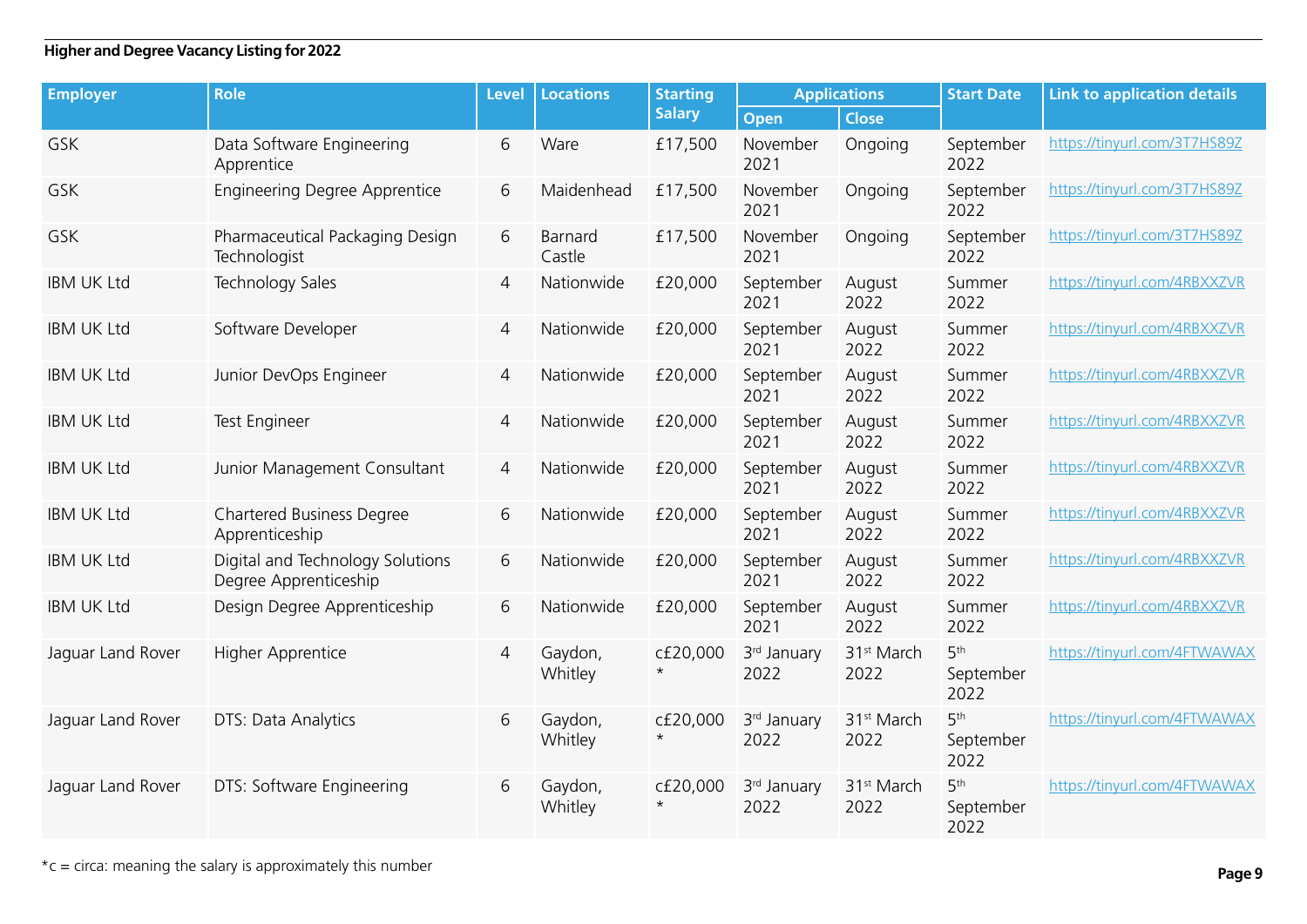| <b>Employer</b>   | <b>Role</b>                            | <b>Level</b> | <b>Locations</b>                                                                                          | <b>Starting</b>      | <b>Applications</b> |                                | <b>Start Date</b>                    | <b>Link to application details</b> |
|-------------------|----------------------------------------|--------------|-----------------------------------------------------------------------------------------------------------|----------------------|---------------------|--------------------------------|--------------------------------------|------------------------------------|
|                   |                                        |              |                                                                                                           | <b>Salary</b>        | Open                | <b>Close</b>                   |                                      |                                    |
| Jaguar Land Rover | DTS: Network Engineering               | 6            | Gaydon                                                                                                    | cf20,000             | 3rd January<br>2022 | 31 <sup>st</sup> March<br>2022 | 5 <sup>th</sup><br>September<br>2022 | https://tinyurl.com/4FTWAWAX       |
| Jaguar Land Rover | DTS: Software Engineering with<br>data | 6            | Gaydon                                                                                                    | c£20,000<br>$^\star$ | 3rd January<br>2022 | 31 <sup>st</sup> March<br>2022 | 5 <sup>th</sup><br>September<br>2022 | https://tinyurl.com/4FTWAWAX       |
| Jaguar Land Rover | DTS: Cyber Security                    | 6            | Gaydon                                                                                                    | c£20,000<br>$\star$  | 3rd January<br>2022 | 31 <sup>st</sup> March<br>2022 | 5 <sup>th</sup><br>September<br>2022 | https://tinyurl.com/4FTWAWAX       |
| Jaguar Land Rover | APEP: Product Development              | 6            | Gaydon                                                                                                    | cf20,000             | 3rd January<br>2022 | 31 <sup>st</sup> March<br>2022 | 5 <sup>th</sup><br>September<br>2022 | https://tinyurl.com/4FTWAWAX       |
| Jaguar Land Rover | APEP: Manufacturing                    | 6            | Castle<br>Bromwich,<br>Solihull,<br>Gaydon                                                                | c£20,000<br>$^\star$ | 3rd January<br>2022 | 31 <sup>st</sup> March<br>2022 | 5 <sup>th</sup><br>September<br>2022 | https://tinyurl.com/4FTWAWAX       |
| Jaguar Land Rover | APEP: Control Systems                  | 6            | Castle<br><b>Bromwich</b><br>(Potentially<br>Whitley too)                                                 | c£20,000<br>$^\star$ | 3rd January<br>2022 | 31 <sup>st</sup> March<br>2022 | 5 <sup>th</sup><br>September<br>2022 | https://tinyurl.com/4FTWAWAX       |
| Jaguar Land Rover | APEP: Electrical and Electronics       | 6            | Mainly<br>Gaydon,<br>Potentially<br>small cohorts<br>into: Whitley,<br>Castle<br>Bromwich,<br>Browns Lane | c£20,000<br>$^\star$ | 3rd January<br>2022 | 31 <sup>st</sup> March<br>2022 | 5 <sup>th</sup><br>September<br>2022 | https://tinyurl.com/4FTWAWAX       |
| Jaguar Land Rover | Supply Chain & Logistics               | 6            | Gaydon                                                                                                    | c£20,000             | 3rd January<br>2022 | 31 <sup>st</sup> March<br>2022 | 5 <sup>th</sup><br>September<br>2022 | https://tinyurl.com/4FTWAWAX       |

 $*c = circa$ : meaning the salary is approximately this number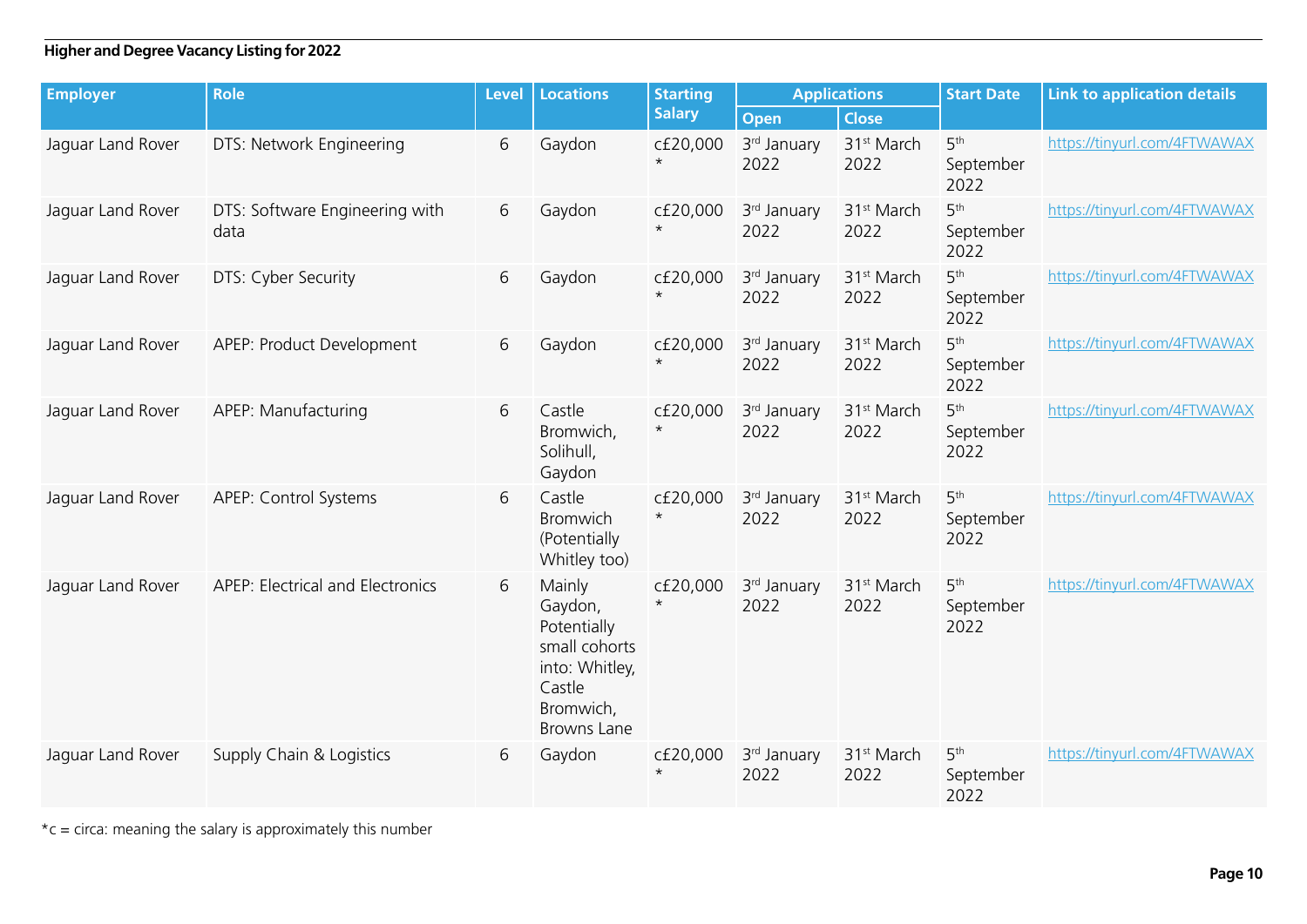| <b>Employer</b>                     | <b>Role</b>                                 | <b>Level</b>   | <b>Locations</b>                                       | <b>Starting</b> | <b>Applications</b>                   |                                      | <b>Start Date</b>                     | <b>Link to application details</b> |
|-------------------------------------|---------------------------------------------|----------------|--------------------------------------------------------|-----------------|---------------------------------------|--------------------------------------|---------------------------------------|------------------------------------|
|                                     |                                             |                |                                                        | <b>Salary</b>   | Open                                  | <b>Close</b>                         |                                       |                                    |
| Jaguar Land Rover                   | Finance                                     | $\overline{7}$ | Solihull,<br>Castle<br>Bromwich,<br>Gaydon,<br>Whitley | c£20,000        | 27 <sup>th</sup><br>September<br>2021 | 31 <sup>st</sup><br>December<br>2021 | 5 <sup>th</sup><br>September<br>2022  | https://tinyurl.com/4FTWAWAX       |
| <b>JCB</b>                          | <b>Business Degree Apprenticeship</b>       | 6              | Rocester,<br>Staffordshire                             | £16,000         | November<br>2021                      | 30 <sup>th</sup><br>December<br>2021 | 12 <sup>th</sup><br>September<br>2022 | https://tinyurl.com/89UK7C8J       |
| <b>JCB</b>                          | Engineering Degree Apprenticeship           | 6              | Rocester,<br>Staffordshire                             | £16,000         | November<br>2021                      | 30 <sup>th</sup><br>December<br>2021 | $12^{\text{th}}$<br>September<br>2022 | https://tinyurl.com/4BNE3N6D       |
| <b>JCB</b>                          | Manufacturing Engineering<br>Apprenticeship | $\overline{4}$ | Rocester,<br>Staffordshire                             | £16,000         | November<br>2021                      | 30th<br>December<br>2021             | 12 <sup>th</sup><br>September<br>2022 | https://tinyurl.com/XU7674WH       |
| J.P. Morgan                         | Financial Services Apprenticeship           | 4              | London                                                 | £22,000         | October<br>2021                       | <b>TBC</b>                           | September<br>2022                     | https://tinyurl.com/4RNHK4PA       |
| J.P. Morgan                         | Technology Degree Apprenticeship            | 6              | London                                                 | £22,000         | October<br>2021                       | <b>TBC</b>                           | September<br>2022                     | https://tinyurl.com/5UJKBK4M       |
| J.P. Morgan                         | Financial Services Apprenticeship           | $\overline{4}$ | Bournemouth £19,000                                    |                 | October<br>2021                       | 31st<br>January<br>2022              | September<br>2022                     | https://tinyurl.com/4RNHK4PA       |
| J.P. Morgan                         | Technology Degree Apprenticeship            | 6              | Bournemouth £19,000                                    |                 | October<br>2021                       | 31st<br>January<br>2022              | September<br>2022                     | https://tinyurl.com/5UJKBK4M       |
| Kids Planet Day<br><b>Nurseries</b> | Early Years Advanced Practitioner           | 5              | Nationwide                                             | £17,000         | Ongoing                               | Ongoing                              | Ongoing                               | https://tinyurl.com/22TY9PVT       |
| Leonardo UK                         | <b>Business Degree Apprentice</b>           | 6              | Basildon                                               | Competitive     | November<br>2021                      | Ongoing                              | September<br>2022                     | https://tinyurl.com/32C6UN8F       |
| Leonardo UK                         | Systems Engineering Degree<br>Apprentice    | 6              | Basildon                                               | Competitive     | November<br>2021                      | Ongoing                              | September<br>2022                     | https://tinyurl.com/4KEUJVDR       |
| Leonardo UK                         | Cyber Degree Apprentice                     | 6              | <b>Bristol</b>                                         | Competitive     | November<br>2021                      | Ongoing                              | September<br>2022                     | https://tinyurl.com/M4BH9BAK       |

 $*c = circa$ : meaning the salary is approximately this number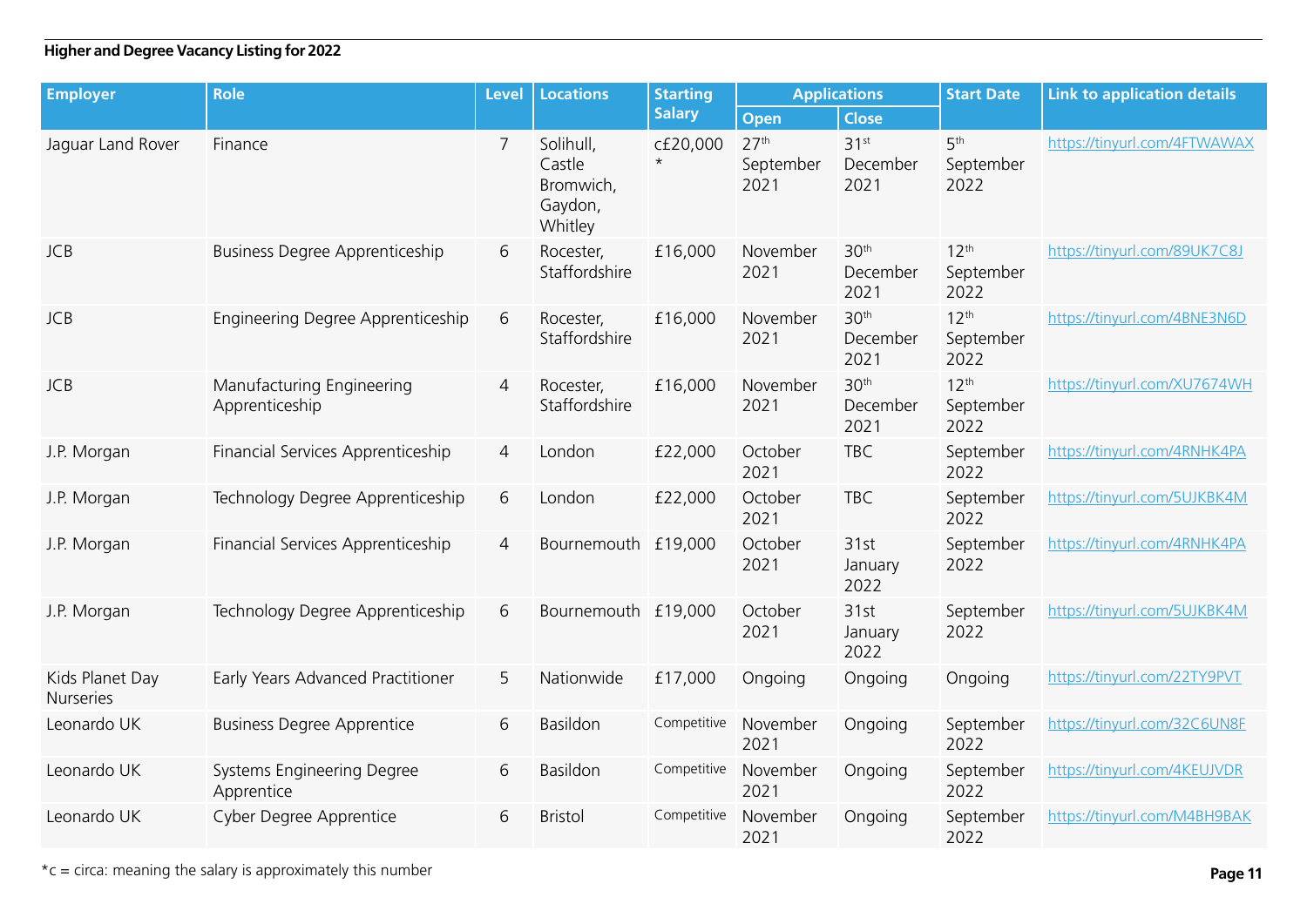| <b>Employer</b> | <b>Role</b>                                     | <b>Level</b>   | <b>Locations</b> | <b>Starting</b> | <b>Applications</b> |                  | <b>Start Date</b> | <b>Link to application details</b> |
|-----------------|-------------------------------------------------|----------------|------------------|-----------------|---------------------|------------------|-------------------|------------------------------------|
|                 |                                                 |                |                  | <b>Salary</b>   | <b>Open</b>         | <b>Close</b>     |                   |                                    |
| Leonardo UK     | Software Engineering Degree<br>Apprentice       | 6              | Luton            | Competitive     | November<br>2021    | Ongoing          | September<br>2022 | https://tinyurl.com/ZXF64H4K       |
| Leonardo UK     | Electronic Engineering Degree<br>Apprentice     | 6              | Luton            | Competitive     | November<br>2021    | Ongoing          | September<br>2022 | https://tinyurl.com/3T89DNHW       |
| Leonardo UK     | <b>Business Degree Apprentice</b>               | 6              | Luton            | Competitive     | November<br>2021    | Ongoing          | September<br>2022 | https://tinyurl.com/242YVDTZ       |
| Leonardo UK     | Systems Engineering Degree<br>Apprentice        | 6              | Southampton      | Competitive     | November<br>2021    | Ongoing          | September<br>2022 | https://tinyurl.com/5X8T273J       |
| Leonardo UK     | Aerospace Engineering (PS) Degree<br>Apprentice | 6              | Yeovil           | Competitive     | November<br>2021    | Ongoing          | September<br>2022 | https://tinyurl.com/2E2D738E       |
| Leonardo UK     | Electrical Engineer Degree<br>Apprentice        | 6              | Yeovil           | Competitive     | November<br>2021    | Ongoing          | September<br>2022 | https://tinyurl.com/25UC9C7B       |
| Leonardo UK     | Mechanical Engineer Degree<br>Apprentice        | 6              | Yeovil           | Competitive     | November<br>2021    | Ongoing          | September<br>2022 | https://tinyurl.com/VXRYJAWW       |
| Leonardo UK     | Facilities Management                           | 6              | Edinburgh        |                 | November<br>2021    | Ongoing          | September<br>2022 | https://tinyurl.com/YKUDF5ZT       |
| <b>MBDA</b>     | General Engineering                             | $\overline{4}$ | Stevenage        | £14,500         | October<br>2021     | December<br>2021 | September<br>2022 | https://tinyurl.com/SVJP68BF       |
| <b>MBDA</b>     | Engineering                                     | 6              | Bolton           | £14,500         | October<br>2021     | December<br>2021 | September<br>2022 | https://tinyurl.com/NNEA8ZY8       |
| <b>MBDA</b>     | <b>Business</b>                                 | 6              | Stevenage        | £14,500         | October<br>2021     | December<br>2021 | September<br>2022 | https://tinyurl.com/FZ78PVMZ       |
| <b>MBDA</b>     | Software                                        | 6              | Stevenage        | £14,500         | October<br>2021     | December<br>2021 | September<br>2022 | https://tinyurl.com/73BVPTDS       |
| <b>MBDA</b>     | Software Modelling                              | 6              | Stevenage        | £14,500         | October<br>2021     | December<br>2021 | September<br>2022 | https://tinyurl.com/AR9AFS2R       |
| <b>MBDA</b>     | <b>Electrical Engineering</b>                   | 6              | Stevenage        | £14,500         | October<br>2021     | December<br>2021 | September<br>2022 | https://tinyurl.com/SPCTYHJU       |
| <b>MBDA</b>     | Environmental Engineering                       | 6              | Stevenage        | £14,500         | October<br>2021     | December<br>2021 | September<br>2022 | https://tinyurl.com/224NNYRJ       |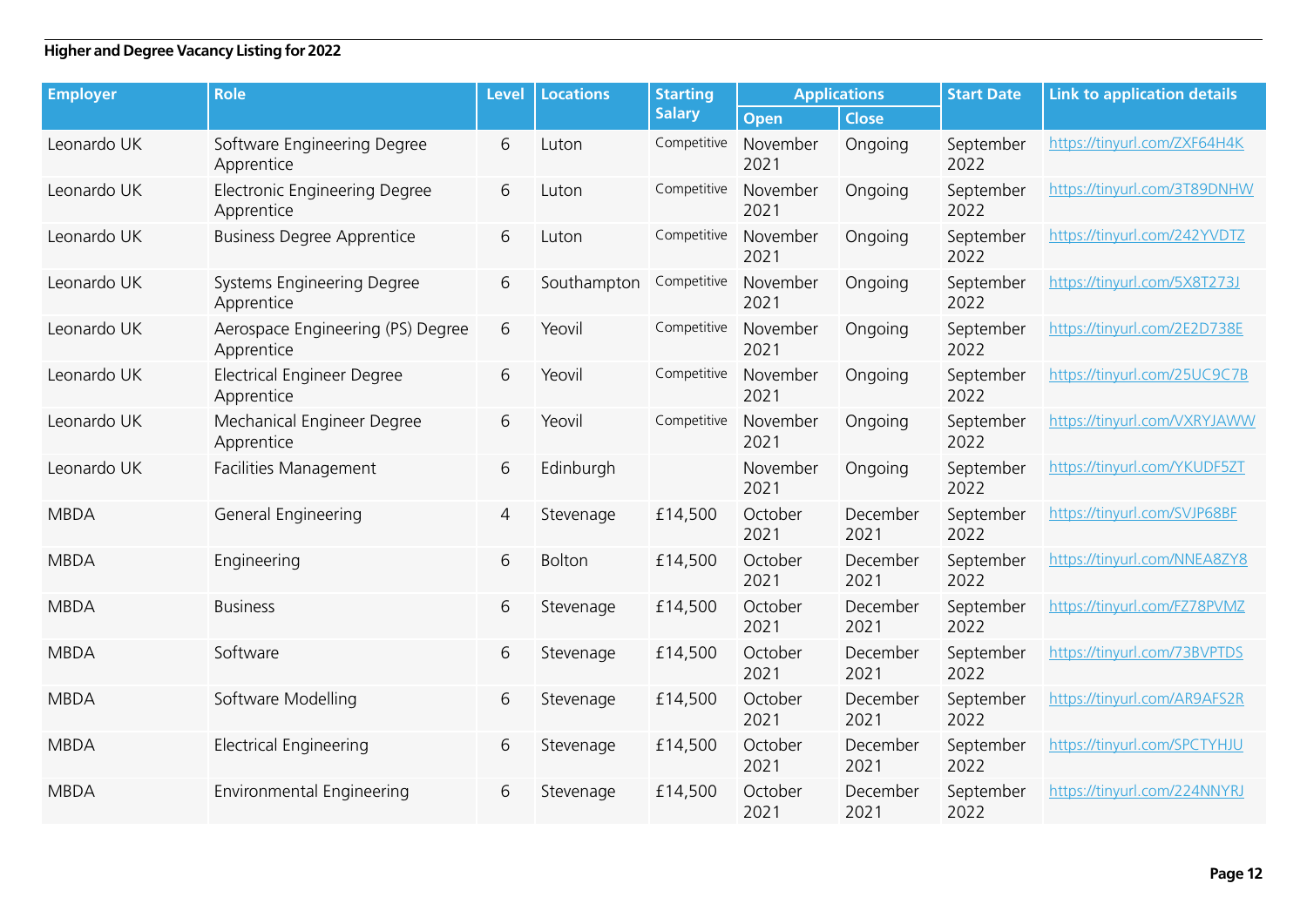| <b>Employer</b>   | <b>Role</b>                                      | <b>Level</b>   | <b>Locations</b>                                                                                                          | <b>Starting</b> | <b>Applications</b> |                  | <b>Start Date</b> | <b>Link to application details</b> |
|-------------------|--------------------------------------------------|----------------|---------------------------------------------------------------------------------------------------------------------------|-----------------|---------------------|------------------|-------------------|------------------------------------|
|                   |                                                  |                |                                                                                                                           | <b>Salary</b>   | Open                | <b>Close</b>     |                   |                                    |
| <b>MBDA</b>       | Mechanical Engineering                           | 6              | Stevenage                                                                                                                 | £14,500         | October<br>2021     | December<br>2021 | September<br>2022 | https://tinyurl.com/VE7P9R4N       |
| <b>MBDA</b>       | Software                                         | 6              | <b>Bristol</b>                                                                                                            | £14,500         | October<br>2021     | December<br>2021 | September<br>2022 | https://tinyurl.com/9P7XCRNR       |
| Morgan Stanley    | Technology Professional Degree<br>Programme      | 6              | London                                                                                                                    | Competitive     | November<br>2021    | February<br>2022 | September<br>2022 | https://tinyurl.com/BDSY8HRS       |
| National Highways | Chartered Legal Executive<br>Apprentice          | 6              | Birmingham                                                                                                                | £22,800         | November<br>2021    | December<br>2021 | September<br>2022 | https://tinyurl.com/32832W3H       |
| National Highways | Chartered Quantity Surveyor<br>Degree Apprentice | 6              | Guildford,<br>Bedford,<br>Bristol,<br>Manchester,<br>Birmingham<br>and<br>Nottingham                                      | £22,800         | November<br>2021    | December<br>2021 | September<br>2022 | https://tinyurl.com/32832W3H       |
| National Highways | Electro Mechanical Engineer<br>Degree Apprentice | 6              | Basingstoke,<br>Maidstone or<br>Guildford                                                                                 | £22,800         | November<br>2021    | December<br>2021 | September<br>2022 | https://tinyurl.com/32832W3H       |
| National Highways | Civil Engineering Degree<br>Apprentice           | 6              | Exeter and<br><b>Bristol</b>                                                                                              | £22,800         | November<br>2021    | December<br>2021 | September<br>2022 | https://tinyurl.com/32832W3H       |
| National Highways | Project Management Apprentice                    | $\overline{4}$ | Birmingham,<br>Bedford,<br>Bristol,<br>Basingstoke,<br>Manchester,<br>Maidstone,<br>Guildford,<br>Leeds and<br>Nottingham | £18,600         | February<br>2022    | March 2022       | September<br>2022 | https://tinyurl.com/32832W3H       |
| National Highways | <b>HR Apprentice</b>                             | 5              | Birmingham                                                                                                                | £21,530         | February<br>2022    | March 2022       | September<br>2022 | https://tinyurl.com/32832W3H       |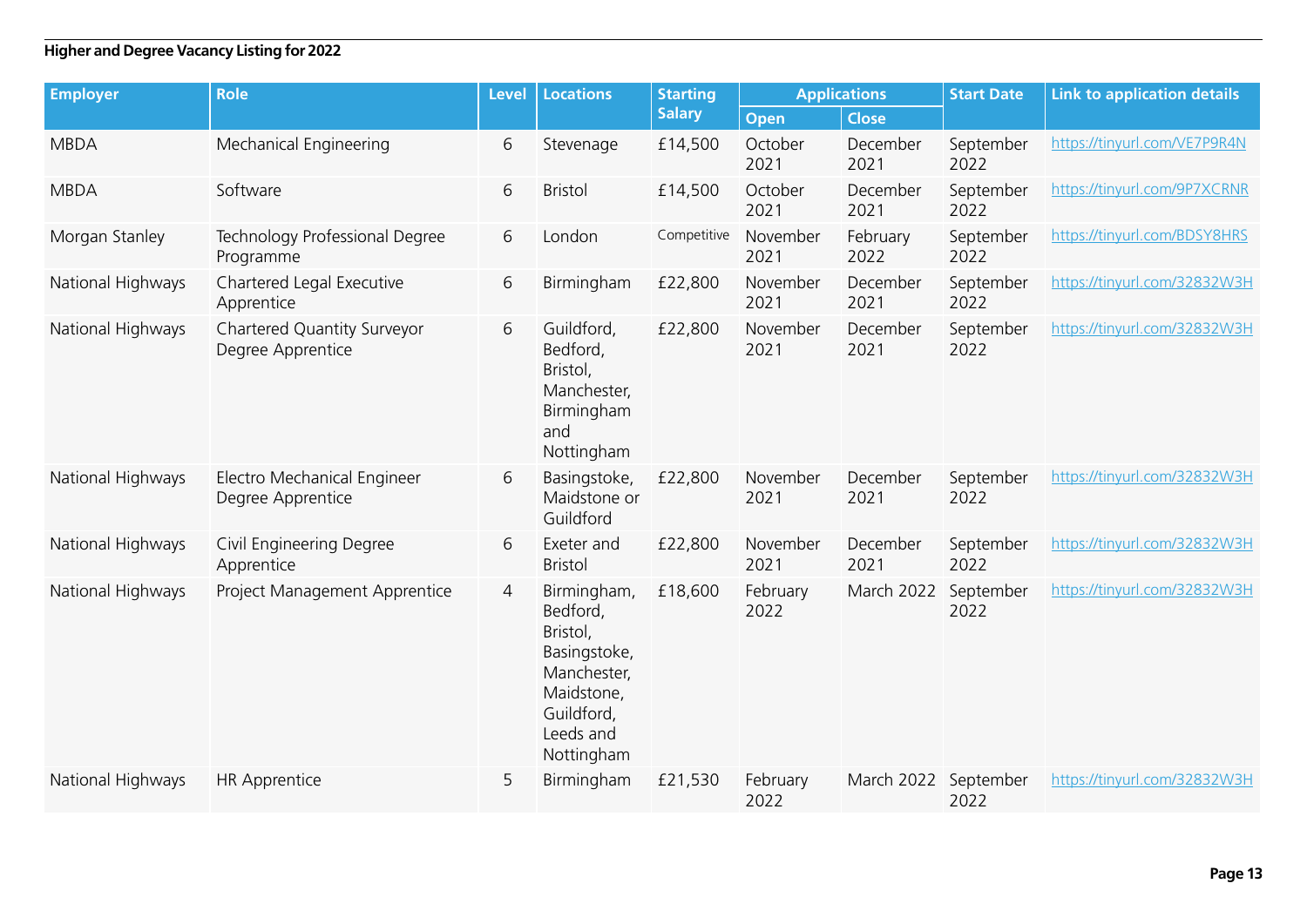| <b>Employer</b>   | <b>Role</b>                                              | Level          | <b>Locations</b>                                                                | <b>Starting</b> | <b>Applications</b> |                      | <b>Start Date</b> | <b>Link to application details</b> |
|-------------------|----------------------------------------------------------|----------------|---------------------------------------------------------------------------------|-----------------|---------------------|----------------------|-------------------|------------------------------------|
|                   |                                                          |                |                                                                                 | <b>Salary</b>   | <b>Open</b>         | Close                |                   |                                    |
| National Highways | Commercial and Procurement<br>Apprentice                 | $\overline{4}$ | Bedford,<br>Bristol,<br>Guildford,<br>Birmingham,<br>Leeds,<br>Manchester       | £18,600         | February<br>2022    | March 2022           | September<br>2022 | https://tinyurl.com/32832W3H       |
| National Highways | Data Analyst Apprentice                                  | $\overline{4}$ | Leeds                                                                           | £18,600         | February<br>2022    | March 2022 September | 2022              | https://tinyurl.com/32832W3H       |
| National Highways | Public Relations and<br><b>Communications Apprentice</b> | $\overline{4}$ | Bedford or<br>Guildford                                                         | £18,600         | February<br>2022    | March 2022           | September<br>2022 | https://tinyurl.com/32832W3H       |
| PRISM             | <b>Engineering Management Trainee</b>                    | $\overline{4}$ | Coventry                                                                        | £20,500         | October<br>2021     | December<br>2021     | September<br>2022 | https://tinyurl.com/NKP9B6E8       |
| PRISM             | Student Surveyor                                         | $\overline{4}$ | Coventry                                                                        | £20,500         | October<br>2021     | December<br>2021     | September<br>2022 | https://tinyurl.com/HR4SWTHJ       |
| PwC               | Technology Degree Apprenticeship                         | 6              | Leeds                                                                           | Competitive     | September<br>2021   | January<br>2022      | September<br>2022 | https://tinyurl.com/2DHDZ7K5       |
| PwC               | Technology Degree Apprenticeship                         | 6              | Birmingham                                                                      | Competitive     | September<br>2021   | January<br>2022      | September<br>2022 | https://tinyurl.com/2DHDZ7K5       |
| PwC               | Technology Degree Apprenticeship                         | 6              | London                                                                          | Competitive     | September<br>2021   | January<br>2022      | September<br>2022 | https://tinyurl.com/2DHDZ7K5       |
| PwC               | School and College Leaver Tax                            | $\overline{4}$ | London, East<br>Midlands,<br>Newcastle-<br>upon-Tyne,<br>Reading,<br>Cambridge, | Competitive     | September<br>2021   | January<br>2022      | September<br>2022 | https://tinyurl.com/48ENVKN6       |
| PwC               | School and College Leaver<br>Management Consulting       | $\overline{4}$ | London,<br>Manchester,<br>Leeds, Bristol,<br>Birmingham                         | Competitive     | September<br>2021   | Ongoing              | September<br>2022 | https://tinyurl.com/Y3F7YKWD       |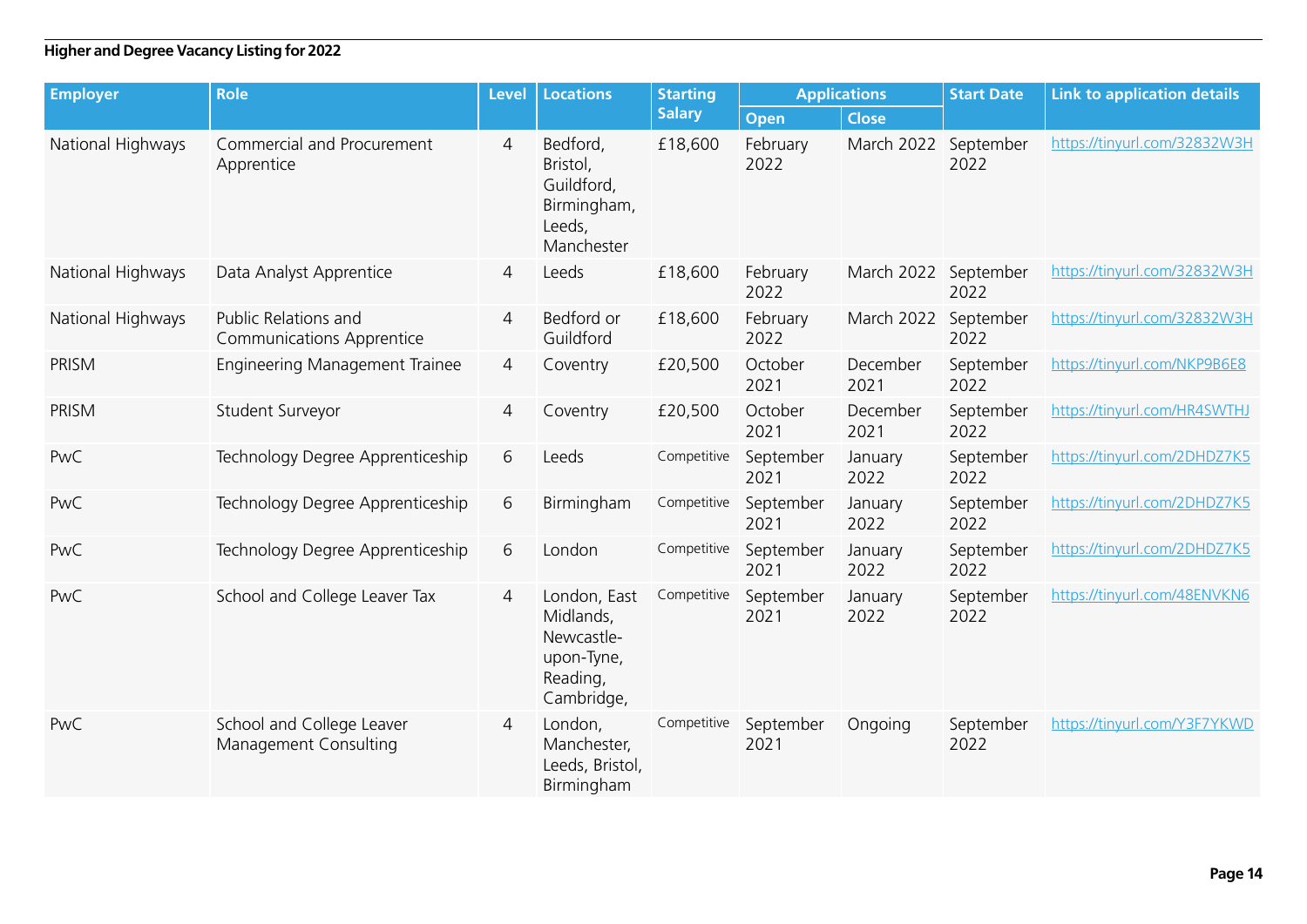| <b>Employer</b>           | <b>Role</b>                                             | <b>Level</b>   | <b>Locations</b>                                    | <b>Starting</b><br><b>Applications</b> |                   |                  | <b>Start Date</b> | <b>Link to application details</b> |
|---------------------------|---------------------------------------------------------|----------------|-----------------------------------------------------|----------------------------------------|-------------------|------------------|-------------------|------------------------------------|
|                           |                                                         |                |                                                     | <b>Salary</b>                          | Open              | <b>Close</b>     |                   |                                    |
| Resonate Group<br>Limited | Digital and Technology Solutions<br>Apprentice          | 6              | Milton<br>Keynes                                    | £20,000                                | November<br>2021  | January<br>2022  | January<br>2022   | https://tinyurl.com/9JX77B3W       |
| Rolls-Royce               | Digital & Technology Solutions<br>Degree Apprenticeship | 6              | Derby                                               | £13,830                                | September<br>2021 | January<br>2022  | September<br>2022 | https://tinyurl.com/2YK8X4XN       |
| Rolls-Royce               | Engineering Degree Apprenticeship                       | 6              | Derby, Bristol                                      | £13,830                                | November<br>2021  | January<br>2022  | September<br>2022 | https://tinyurl.com/4BW8HCDC       |
| Rolls-Royce               | Manufacturing Engineering Degree<br>Apprenticeship      | 6              | Derby, Bristol, £13,830<br>Birmingham,<br>Inchinnan |                                        | November<br>2021  | January<br>2022  | September<br>2022 | https://tinyurl.com/Z864X9HY       |
| Rolls-Royce               | Materials Laboratory Degree<br>Apprenticeship           | 6              | Derby                                               | £13,830                                | November<br>2021  | January<br>2022  | September<br>2022 | https://tinyurl.com/P5JT858        |
| Rolls-Royce               | Non-Destructive Testing Degree<br>Apprenticeship        | 6              | Derby                                               | £13,830                                | November<br>2021  | January<br>2022  | September<br>2022 | https://tinyurl.com/248ZABK9       |
| Rolls-Royce               | Procurement Higher<br>Apprenticeship                    | 6              | Derby, Bristol                                      | £13,830                                | November<br>2021  | January<br>2022  | September<br>2022 | https://tinyurl.com/57AYRRAK       |
| Rolls-Royce               | Project Management Degree<br>Apprenticeship             | 6              | Derby, Bristol                                      | £13,830                                | November<br>2021  | January<br>2022  | September<br>2022 | https://tinyurl.com/VXHMC5C        |
| Rolls-Royce               | Supply Chain Management Degree<br>Apprenticeship        | 6              | Derby, Bristol                                      | £13,830                                | November<br>2021  | January<br>2022  | September<br>2022 | https://tinyurl.com/PBWACZ35       |
| Santander                 | Financial Crime Apprenticeship                          | 6              | Milton<br>Keynes &<br><b>Bradford</b>               | £21,538                                | November<br>2021  | <b>TBC</b>       | March 2022        | https://tinyurl.com/Y7BTS9SW       |
| Santander                 | Corporate Banking Apprentice                            | 6              | Nationwide                                          | $£20,000 -$<br>£23,176                 | December<br>2021  | <b>TBC</b>       | September<br>2022 | https://tinyurl.com/Y7BTS9SW       |
| SES London & SE           | Student Engineer                                        | 4              | London                                              | £20,500                                | October<br>2021   | December<br>2021 | September<br>2022 | https://tinyurl.com/K4A2VUD7       |
| <b>SES Midlands</b>       | Student Engineer                                        | $\overline{4}$ | Birmingham                                          | £20,500                                | October<br>2021   | December<br>2021 | September<br>2022 | https://tinyurl.com/4DAEMKNJ       |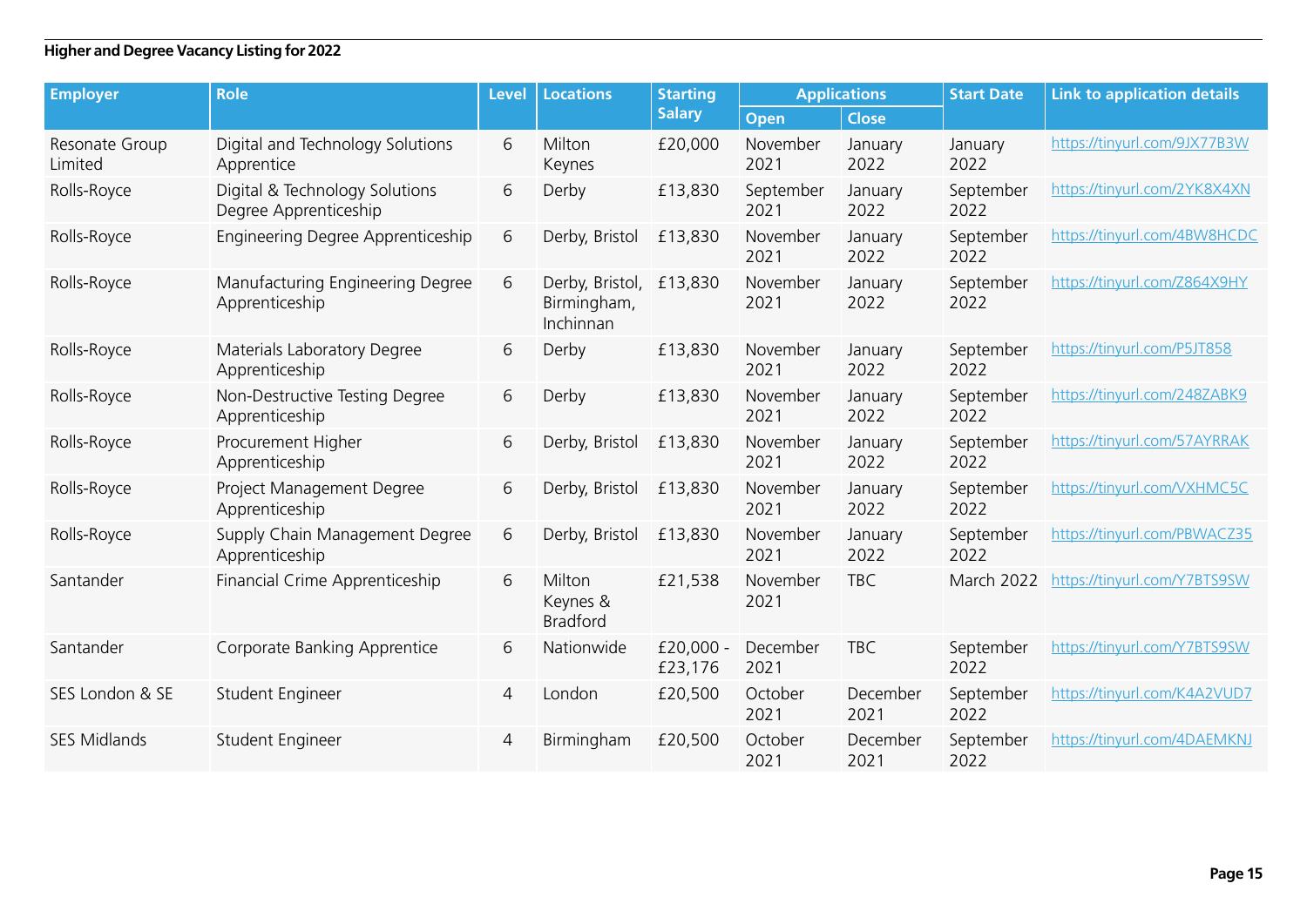| <b>Employer</b>           | <b>Role</b>                      | <b>Level</b>   | <b>Locations</b> | <b>Starting</b> | <b>Applications</b> |                  | <b>Start Date</b>              | <b>Link to application details</b> |
|---------------------------|----------------------------------|----------------|------------------|-----------------|---------------------|------------------|--------------------------------|------------------------------------|
|                           |                                  |                |                  | <b>Salary</b>   | <b>Open</b>         | <b>Close</b>     |                                |                                    |
| <b>SES Midlands</b>       | Student Surveyor                 | 4              | Birmingham       | £20,500         | October<br>2021     | December<br>2021 | September<br>2022              | https://tinyurl.com/YU9PXU6K       |
| SES North East            | Student Surveyor                 | $\overline{4}$ | Newcastle        | £20,500         | October<br>2021     | December<br>2021 | September<br>2022              | https://tinyurl.com/2EE8DY8P       |
| SES North East            | Student Engineer                 | 4              | Newcastle        | £20,500         | October<br>2021     | December<br>2021 | September<br>2022              | https://tinyurl.com/8AJ69Y56       |
| SES North West            | Student Surveyor                 | 4              | Manchester       | £20,500         | October<br>2021     | December<br>2021 | September<br>2022              | https://tinyurl.com/C2VDJTVC       |
| SES North West            | Student Engineer                 | $\overline{4}$ | Manchester       | £20,500         | October<br>2021     | December<br>2021 | September<br>2022              | https://tinyurl.com/4WF765SB       |
| SES South West            | Student Surveyor                 | $\overline{4}$ | <b>Bristol</b>   | £20,500         | October<br>2021     | December<br>2021 | September<br>2022              | https://tinyurl.com/DC5KTBPE       |
| SES Yorkshire             | Student Surveyor                 | $\overline{4}$ | Leeds            | £20,500         | October<br>2021     | December<br>2021 | September<br>2022              | https://tinyurl.com/F4JCBYRV       |
| <b>SES Yorkshire</b>      | Student Engineer                 | $\overline{4}$ | Leeds            | £20,500         | October<br>2021     | December<br>2021 | September<br>2022              | https://tinyurl.com/UXB8Z63A       |
| <b>SES Yorkshire</b>      | Student Surveyor                 | 4              | York             | £20,500         | October<br>2021     | December<br>2021 | September<br>2022              | https://tinyurl.com/DDWX8PUU       |
| SES Yorkshire             | Student Engineer                 | $\overline{4}$ | York             | £20,500         | October<br>2021     | December<br>2021 | September<br>2022              | https://tinyurl.com/MXZMYNJJ       |
| <b>Standard Chartered</b> | Financial Markets Apprenticeship | 6              | London           | £28,000         | January<br>2022     | March 2022       | 1 <sup>st</sup> August<br>2022 | https://tinyurl.com/Z4DCT3TR       |
| <b>Standard Chartered</b> | Financial Markets Apprenticeship | 6              | London           | £28,000         | January<br>2022     | March 2022       | 1 <sup>st</sup> August<br>2022 | https://tinyurl.com/Z4DCT3TR       |
| <b>Standard Chartered</b> | Financial Markets Apprenticeship | 6              | London           | £28,000         | January<br>2022     | March 2022       | 1 <sup>st</sup> August<br>2022 | https://tinyurl.com/Z4DCT3TR       |
| <b>Standard Chartered</b> | Financial Markets Apprenticeship | 6              | London           | £28,000         | January<br>2022     | March 2022       | 1 <sup>st</sup> August<br>2022 | https://tinyurl.com/Z4DCT3TR       |
| <b>Standard Chartered</b> | Financial Markets Apprenticeship | 6              | London           | £28,000         | January<br>2022     | March 2022       | 1 <sup>st</sup> August<br>2022 | https://tinyurl.com/Z4DCT3TR       |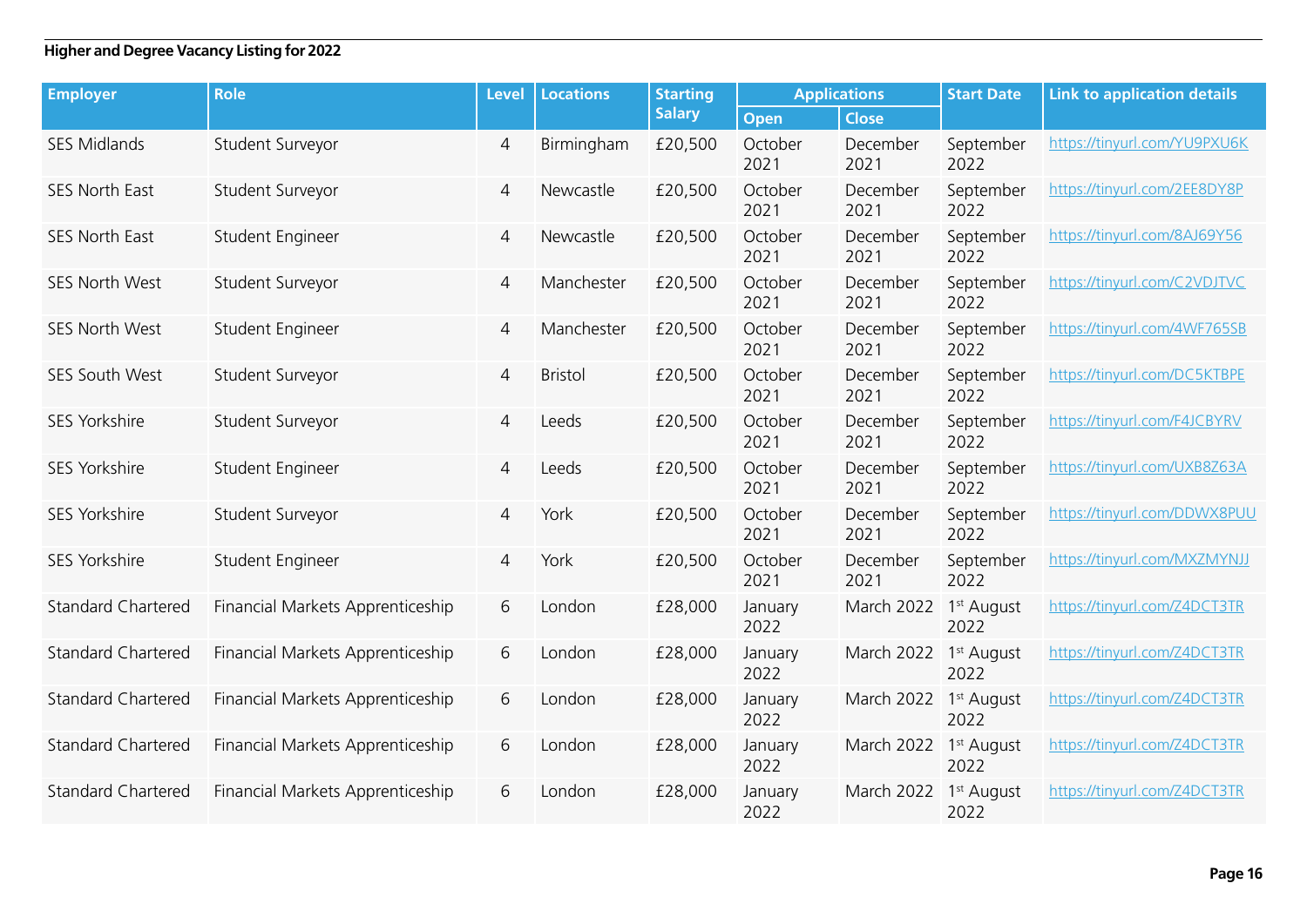| <b>Employer</b>                                   | <b>Role</b>                                      | <b>Level</b> | <b>Locations</b> | <b>Starting</b> | <b>Applications</b> |                | <b>Start Date</b>              | <b>Link to application details</b> |
|---------------------------------------------------|--------------------------------------------------|--------------|------------------|-----------------|---------------------|----------------|--------------------------------|------------------------------------|
|                                                   |                                                  |              |                  | <b>Salary</b>   | <b>Open</b>         | <b>Close</b>   |                                |                                    |
| <b>Standard Chartered</b>                         | Financial Markets Apprenticeship                 | 6            | London           | £28,000         | January<br>2022     | March 2022     | 1 <sup>st</sup> August<br>2022 | https://tinyurl.com/Z4DCT3TR       |
| <b>Standard Chartered</b>                         | Client Coverage Apprenticeship                   | 4            | London           | £28,000         | January<br>2022     | March 2022     | 1 <sup>st</sup> August<br>2022 | https://tinyurl.com/Z4DCT3TR       |
| <b>Standard Chartered</b>                         | Client Coverage Apprenticeship                   | 4            | London           | £28,000         | January<br>2022     | March 2022     | 1 <sup>st</sup> August<br>2022 | https://tinyurl.com/Z4DCT3TR       |
| <b>Standard Chartered</b>                         | Client Coverage Apprenticeship                   | 4            | London           | £28,000         | January<br>2022     | March 2022     | 1 <sup>st</sup> August<br>2022 | https://tinyurl.com/Z4DCT3TR       |
| <b>Standard Chartered</b>                         | Client Coverage Apprenticeship                   | 4            | London           | £28,000         | January<br>2022     | March 2022     | 1 <sup>st</sup> August<br>2022 | https://tinyurl.com/Z4DCT3TR       |
| Troup Bywaters +<br>Anders                        | Building Services Design Engineer<br>Apprentice  | 6            | London           | £15,000         | February<br>2022    | August<br>2022 | July -<br>September<br>2022    | https://tinyurl.com/3Y7ATDC7       |
| (TfL)                                             | Transport for London Procurement & Supply Chain  | 4            | London           | £20,806         | January<br>2022     | <b>TBC</b>     | September<br>2022              | https://tinyurl.com/V8BRBYER       |
| (TfL)                                             | Transport for London Commercial Real Estate      | 6            | London           | £22,938         | January<br>2022     | <b>TBC</b>     | September<br>2022              | https://tinyurl.com/V8BRBYER       |
| Transport for London Quantity Surveying<br>(TfL)  |                                                  | 6            | London           | £22,938         | January<br>2022     | <b>TBC</b>     | September<br>2022              | https://tinyurl.com/V8BRBYER       |
| (TfL)                                             | Transport for London General Management          | 6            | London           | £22,938         | January<br>2022     | <b>TBC</b>     | September<br>2022              | https://tinyurl.com/V8BRBYER       |
| (TfL)                                             | Transport for London Rail Engineering Technician | 4            | London           | £20,806         | January<br>2022     | <b>TBC</b>     | September<br>2022              | https://tinyurl.com/V8BRBYER       |
| (TfL)                                             | Transport for London Project Management          | 4            | London           | £20,806         | January<br>2022     | <b>TBC</b>     | September<br>2022              | https://tinyurl.com/V8BRBYER       |
| Transport for London IS Business Analyst<br>(TfL) |                                                  | 4            | London           | £20,806         | January<br>2022     | <b>TBC</b>     | September<br>2022              | https://tinyurl.com/V8BRBYER       |
| Transport for London Software Developer<br>(TfL)  |                                                  | 4            | London           | £20,806         | January<br>2022     | <b>TBC</b>     | September<br>2022              | https://tinyurl.com/V8BRBYER       |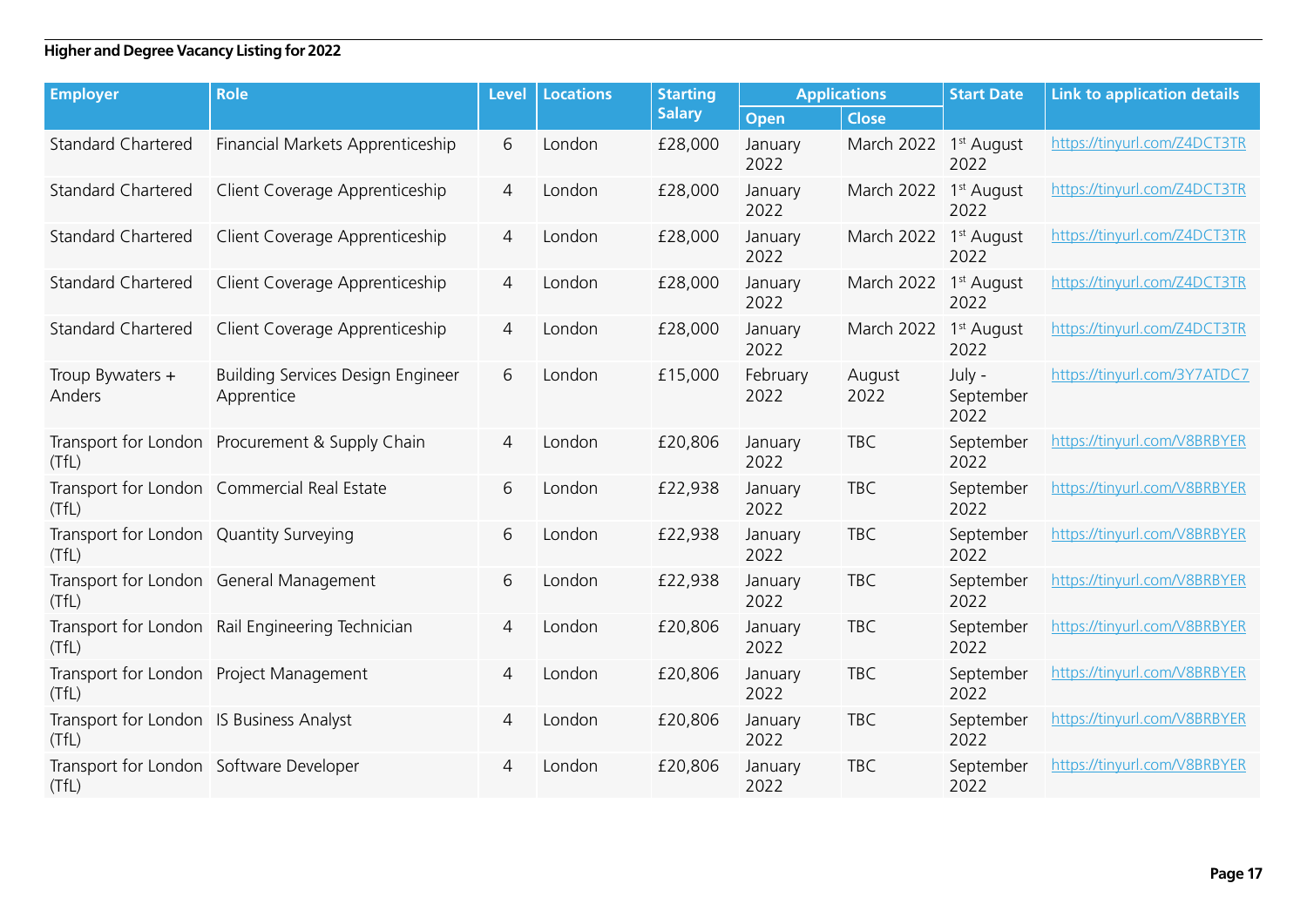| <b>Employer</b>                               | <b>Role</b>                                         | <b>Level</b>   | <b>Locations</b>                              | <b>Starting</b>                                                                                             | <b>Applications</b>                 |                                 | <b>Start Date</b>                    | <b>Link to application details</b> |
|-----------------------------------------------|-----------------------------------------------------|----------------|-----------------------------------------------|-------------------------------------------------------------------------------------------------------------|-------------------------------------|---------------------------------|--------------------------------------|------------------------------------|
|                                               |                                                     |                |                                               | <b>Salary</b>                                                                                               | <b>Open</b>                         | <b>Close</b>                    |                                      |                                    |
| Transport for London Data Technician<br>(TfL) |                                                     | $\overline{4}$ | London                                        | £20,806                                                                                                     | January<br>2022                     | <b>TBC</b>                      | September<br>2022                    | https://tinyurl.com/V8BRBYER       |
| (TfL)                                         | Transport for London Finance Business Administrator | 4              | London                                        | £20,806                                                                                                     | January<br>2022                     | <b>TBC</b>                      | September<br>2022                    | https://tinyurl.com/V8BRBYER       |
| (TfL)                                         | Transport for London HR Apprentice Scheme           | 5              | London                                        | £21,846                                                                                                     | January<br>2022                     | <b>TBC</b>                      | September<br>2022                    | https://tinyurl.com/V8BRBYER       |
| Thames Valley Police                          | Police Officer                                      | 6              | Berkshire,<br>Bunghamshire,<br>Oxfordshire    | £26,780<br>$(+ f2,000)$<br>SE living<br>allowance)                                                          | Ongoing                             | Ongoing                         | $9 - 12$<br>months after<br>applying | https://tinyurl.com/2RHS33P4       |
| Thames Valley Police                          | Police Community Support Officer                    | $\overline{4}$ | Berkshire,<br>Buckinghamshire,<br>Oxfordshire | £20,465<br>$+$ shift<br>allowance,<br>rising to<br>£21,771<br>$+$ shift<br>allowance,<br>after 12<br>months | Ongoing                             | Ongoing                         | $6 - 12$<br>months after<br>applying | https://tinyurl.com/KZT4HCH2       |
| TUI UK&Ireland                                | 2022 Digital Marketing<br>Apprenticeship            | $\overline{4}$ | Luton                                         | Competitive                                                                                                 | Ongoing                             | Ongoing                         | September<br>2022                    | https://tinyurl.com/TZBSCWWB       |
| TUI UK&Ireland                                | 2022 Chartered Management<br>Degree Apprenticeship  | 6              | Luton                                         | Competitive                                                                                                 | Ongoing                             | Ongoing                         | September<br>2022                    | https://tinyurl.com/4R824YPP       |
| TUI UK&Ireland                                | 2022 Finance Apprenticeship                         | $\overline{4}$ | Luton                                         | Competitive                                                                                                 | Ongoing                             | Ongoing                         | September<br>2022                    | https://tinyurl.com/5BD5YY3V       |
| TUI UK&Ireland                                | 2022 Solicitor Apprenticeship                       | 7              | Luton                                         | Competitive                                                                                                 | Ongoing                             | Ongoing                         | September<br>2022                    | https://tinyurl.com/AN7CWUXA       |
| Umatr LTD                                     | Marketing Executive                                 | $\overline{4}$ | London                                        | £20,000                                                                                                     | 19 <sup>th</sup><br>October<br>2021 | 9 <sup>th</sup> January<br>2022 | 10 <sup>th</sup> January<br>2022     | https://tinyurl.com/4UUK8SF6       |
| Virgin Media                                  | Fibre Engineer Apprentice                           | 4              | Nationwide                                    | £20,000                                                                                                     | January<br>2022                     | February<br>2022                | September<br>2022                    | https://tinyurl.com/32BFE8BC       |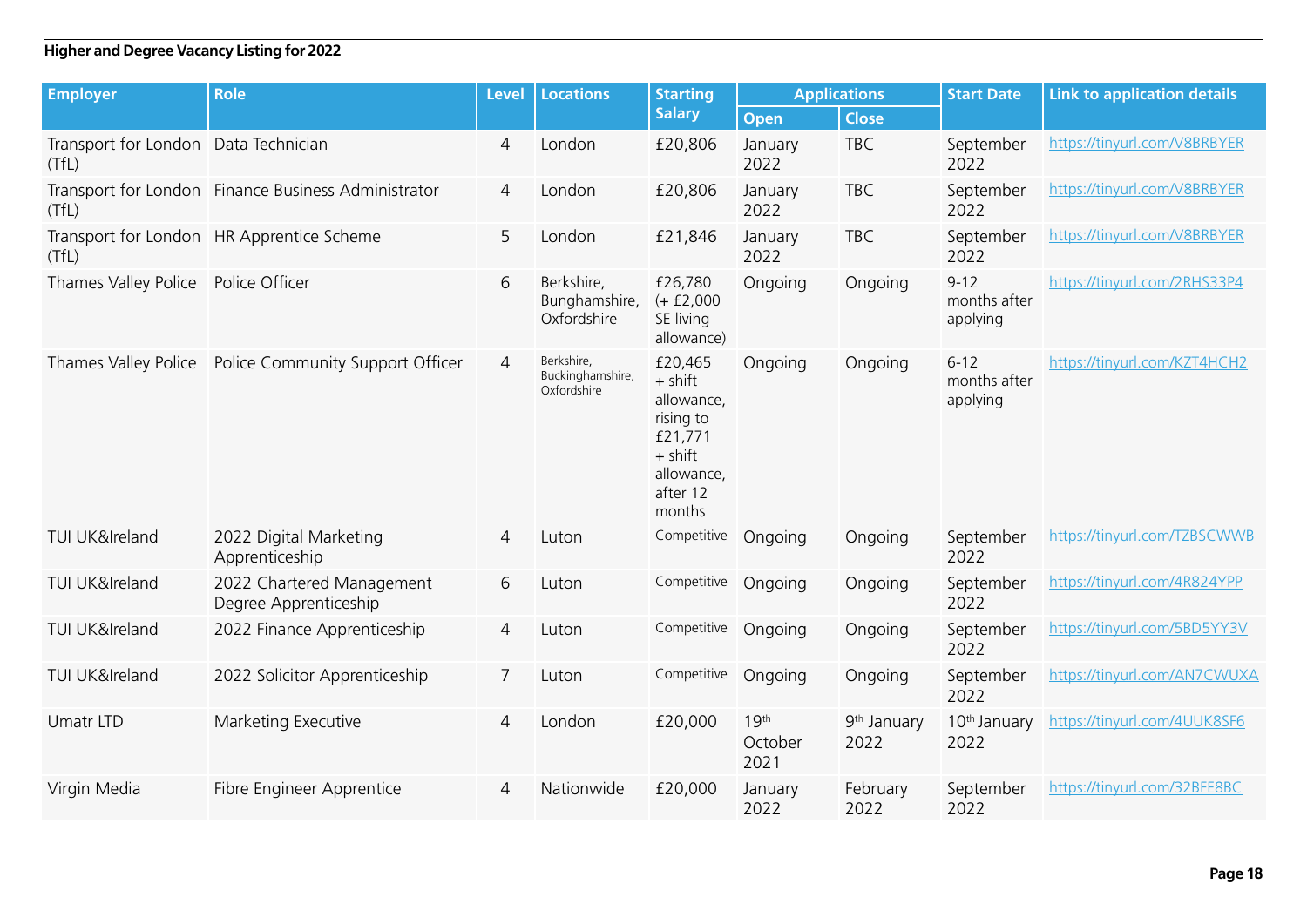| <b>Employer</b>                         | <b>Role</b>                                          | <b>Level</b>   | <b>Locations</b> | <b>Starting</b> | <b>Applications</b> |                  | <b>Start Date</b> | <b>Link to application details</b> |
|-----------------------------------------|------------------------------------------------------|----------------|------------------|-----------------|---------------------|------------------|-------------------|------------------------------------|
|                                         |                                                      |                |                  | <b>Salary</b>   | Open                | <b>Close</b>     |                   |                                    |
| Virgin Media                            | Planning Apprentice                                  | 4              | Reading          | £20,000         | January<br>2022     | February<br>2022 | September<br>2022 | https://tinyurl.com/32BFE8BC       |
| Virgin Media                            | Data Scientist Apprenticeship                        | 7              | Peterborough     | £30,000         | January<br>2022     | February<br>2022 | September<br>2022 | https://tinyurl.com/32BFE8BC       |
| Virgin Media                            | <b>Cyber Security Apprenticeship</b>                 | 4              | Reading          | £20,000         | January<br>2022     | February<br>2022 | September<br>2022 | https://tinyurl.com/32BFE8BC       |
| Virgin Media                            | Network Engineer Apprentice                          | 4              | Nationwide       | £19,000         | January<br>2022     | February<br>2022 | September<br>2022 | https://tinyurl.com/32BFE8BC       |
| <b>Wates Construction</b><br>Central    | Commercial Management Trainee                        | 4              | Cambridge        | £20,500         | October<br>2021     | December<br>2021 | September<br>2022 | https://tinyurl.com/YE33TSJM       |
| <b>Wates Construction</b><br>Central    | Production Management Trainee                        | 4              | Oxford           | £20,500         | October<br>2021     | December<br>2021 | September<br>2022 | https://tinyurl.com/258P2F4B       |
| <b>Wates Construction</b><br>Central    | Production Management Trainee                        | 4              | Birmingham       | £20,500         | October<br>2021     | December<br>2021 | September<br>2022 | https://tinyurl.com/7K8T55H3       |
| <b>Wates Construction</b><br>Central    | <b>Building Services Management</b><br>Trainee (MEP) | 4              | Birmingham       | £20,500         | October<br>2021     | December<br>2021 | September<br>2022 | https://tinyurl.com/227HMF6Z       |
| <b>Wates Construction</b><br>London     | Pre-Construction Trainee                             | $\overline{4}$ | London           | £21,000         | October<br>2021     | December<br>2021 | September<br>2022 | https://tinyurl.com/45833CWX       |
| <b>Wates Construction</b><br>London     | Production Management Trainee                        | 4              | London           | £21,000         | October<br>2021     | December<br>2021 | September<br>2022 | https://tinyurl.com/874NDNNK       |
| <b>Wates Construction</b><br>North      | Commercial Management Trainee                        | 4              | Manchester       | £20,500         | October<br>2021     | December<br>2021 | September<br>2022 | https://tinyurl.com/3WU36DY7       |
| <b>Wates Construction</b><br>North      | Production Management Trainee                        | $\overline{4}$ | Manchester       | £20,500         | October<br>2021     | December<br>2021 | September<br>2022 | https://tinyurl.com/TKHMDWRP       |
| <b>Wates Construction</b><br>North      | Commercial Management Trainee                        | $\overline{4}$ | Leeds            | £20,500         | October<br>2021     | December<br>2021 | September<br>2022 | https://tinyurl.com/YD9FAWKB       |
| <b>Wates Construction</b><br>North      | Production Management Trainee                        | 4              | Leeds            | £20,500         | October<br>2021     | December<br>2021 | September<br>2022 | https://tinyurl.com/WNUNC7DS       |
| <b>Wates Construction</b><br><b>SHC</b> | Production Management Trainee                        | 4              | <b>Bristol</b>   | £20,500         | October<br>2021     | December<br>2021 | September<br>2022 | https://tinyurl.com/47E88XVJ       |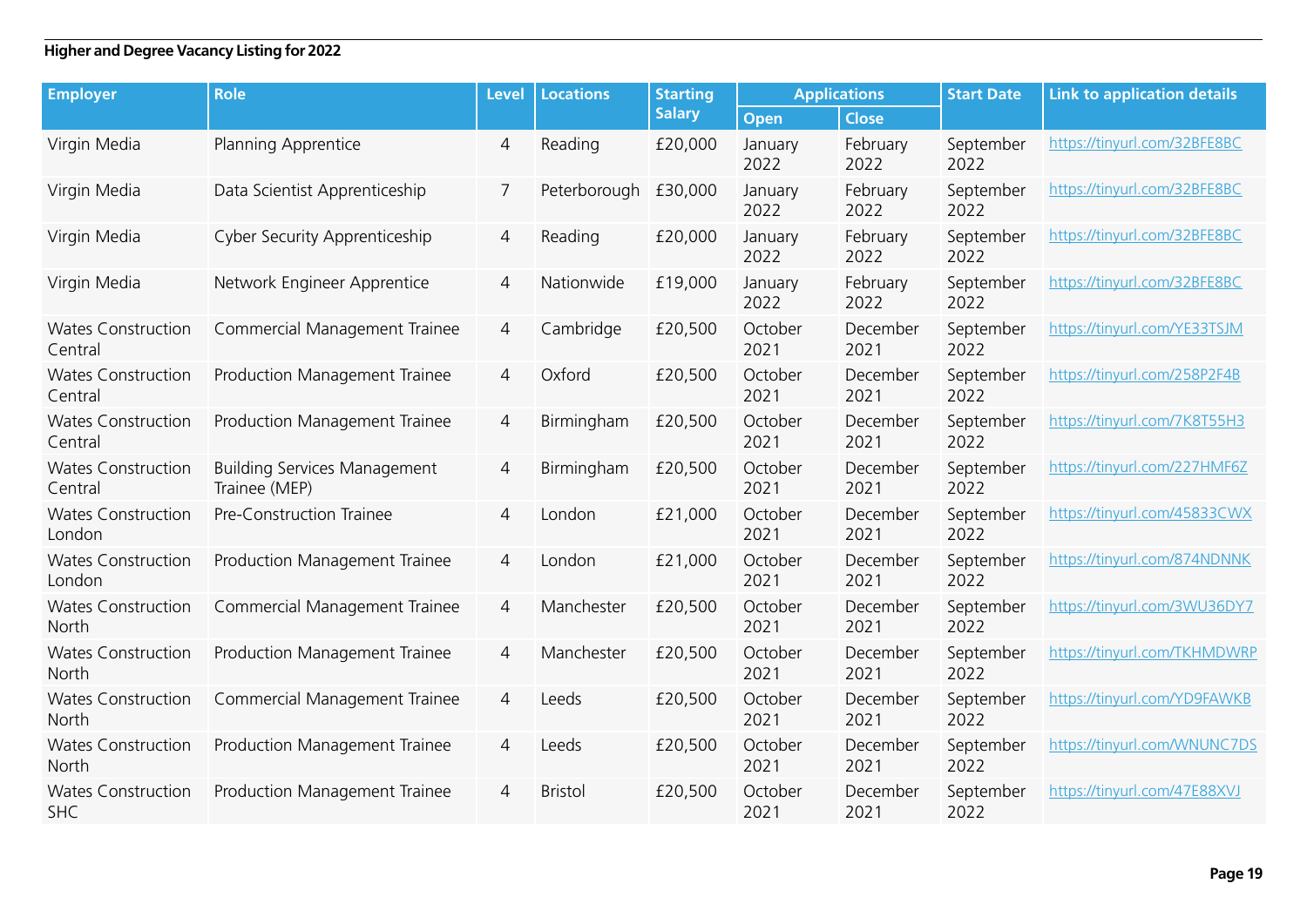| <b>Employer</b>                         | <b>Role</b>                              | <b>Level</b>   | <b>Locations</b>                                                                         | <b>Starting</b>                  | <b>Applications</b> |                          | <b>Start Date</b>                     | <b>Link to application details</b> |
|-----------------------------------------|------------------------------------------|----------------|------------------------------------------------------------------------------------------|----------------------------------|---------------------|--------------------------|---------------------------------------|------------------------------------|
|                                         |                                          |                |                                                                                          | <b>Salary</b>                    | Open                | <b>Close</b>             |                                       |                                    |
| <b>Wates Construction</b><br><b>SHC</b> | Production Management Trainee            | 4              | Thames<br>Valley                                                                         | £20,500                          | October<br>2021     | December<br>2021         | September<br>2022                     | https://tinyurl.com/PPUSRM9D       |
| Wates Living Space                      | <b>Business Management Trainee</b>       | 4              | London                                                                                   | £20,500                          | October<br>2021     | December<br>2021         | September<br>2022                     | https://tinyurl.com/DUWW7PJR       |
| Wates Living Space                      | <b>Business Management Trainee</b>       | 4              | Midlands                                                                                 | £20,500                          | October<br>2021     | December<br>2021         | September<br>2022                     | https://tinyurl.com/UBJH8ZK        |
| Wates Living Space                      | <b>Estimating Trainee</b>                | $\overline{4}$ | London                                                                                   | £20,500                          | October<br>2021     | December<br>2021         | September<br>2022                     | https://tinyurl.com/24U65N5Y       |
| Wates Residential                       | Commercial Management Trainee            | 4              | London<br>Putney                                                                         | £21,000                          | October<br>2021     | December<br>2021         | September<br>2022                     | https://tinyurl.com/TY3DUJ7W       |
| Wates Residential                       | Commercial Management Trainee            | 4              | London<br>Barking                                                                        | £21,000                          | October<br>2021     | December<br>2021         | September<br>2022                     | https://tinyurl.com/438N35X7       |
| Wates Residential                       | <b>Estimating Management Trainee</b>     | $\overline{4}$ | Leatherhead                                                                              | £21,000                          | October<br>2021     | December<br>2021         | September<br>2022                     | https://tinyurl.com/4WCTC3V6       |
| Wates Smartspace                        | Production Management Trainee            | 4              | London                                                                                   | £20,500                          | October<br>2021     | December<br>2021         | September<br>2022                     | https://tinyurl.com/YYK6RDUD       |
| Wates Smartspace                        | Production Management Trainee            | $\overline{4}$ | Warrington                                                                               | £20,500                          | October<br>2021     | December<br>2021         | September<br>2022                     | https://tinyurl.com/8449FP55       |
| Wates Smartspace                        | Production Management Trainee            | 4              | Luton                                                                                    | £20,500                          | October<br>2021     | December<br>2021         | September<br>2022                     | https://tinyurl.com/X8DX8UU6       |
| Weightmans LLP                          | Solicitor Degree Apprenticeship          | 7              | London,<br>Leeds,<br>Leicester,<br>Liverpool,<br>Newcastle,<br>Birmingham,<br>Manchester | £17,000,<br>£21,000<br>in London | September<br>2021   | December<br>2021         | 12 <sup>th</sup><br>September<br>2022 | https://tinyurl.com/Y6V5SFFX       |
| <b>Wessex Water</b>                     | Quantity Surveying Trainee<br>Apprentice | 6              | South West<br>England                                                                    | £15,000                          | October<br>2021     | 20th<br>February<br>2022 | 1st August<br>2022                    | https://tinyurl.com/5BR95EU2       |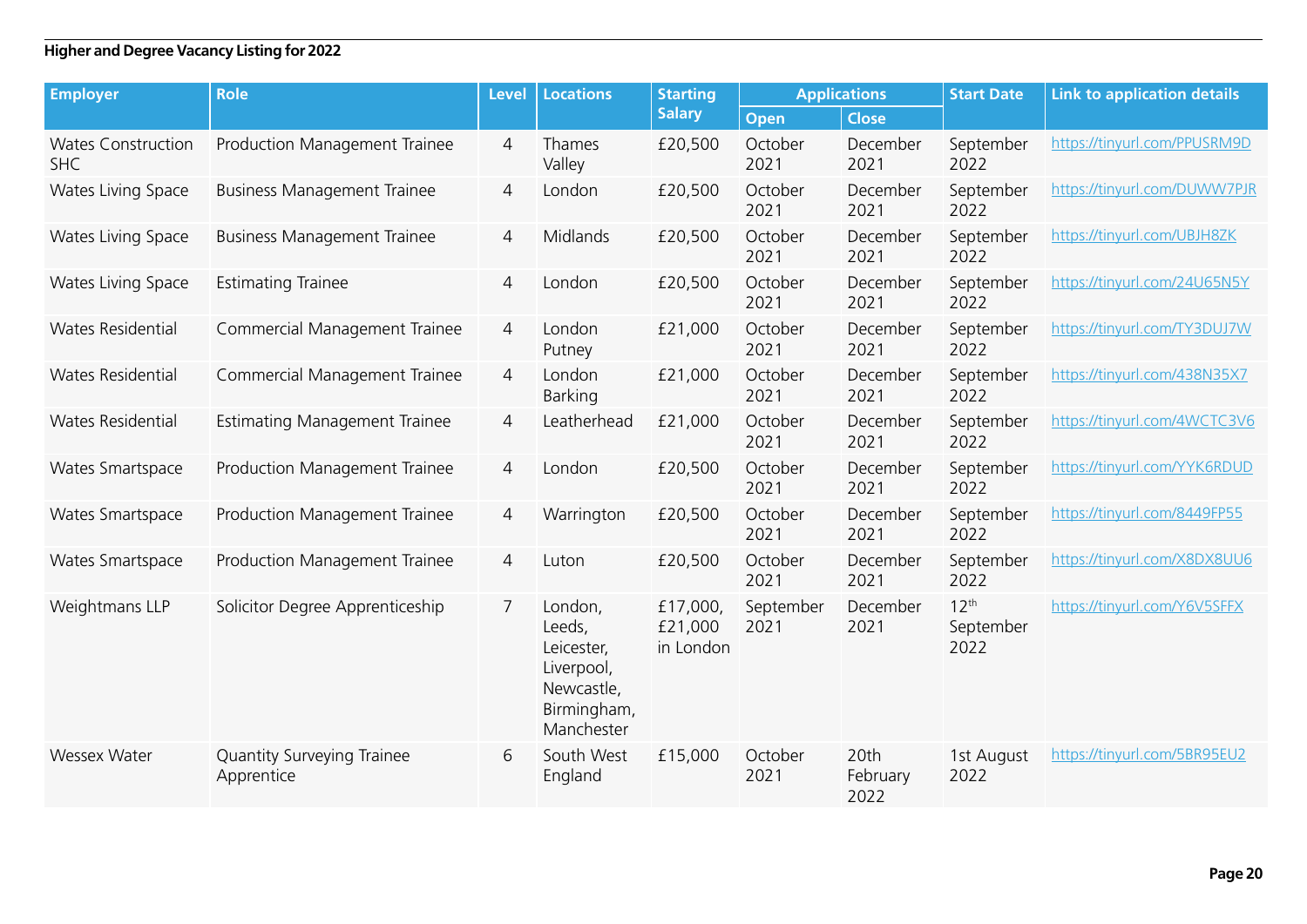| <b>Employer</b>                                            | <b>Role</b>                                                                            | <b>Level</b>   | <b>Locations</b>      | <b>Starting</b>        | <b>Applications</b> |                                      | <b>Start Date</b>  | <b>Link to application details</b> |
|------------------------------------------------------------|----------------------------------------------------------------------------------------|----------------|-----------------------|------------------------|---------------------|--------------------------------------|--------------------|------------------------------------|
|                                                            |                                                                                        |                |                       | <b>Salary</b>          | Open                | <b>Close</b>                         |                    |                                    |
| <b>Wessex Water</b>                                        | <b>Construction Engineering</b><br>Technician Apprentice                               | $\overline{4}$ | South West<br>England | £14,000                | October<br>2021     | 20th<br>February<br>2022             | 1st August<br>2022 | https://tinyurl.com/5BR95EU2       |
| <b>Wessex Water</b>                                        | Catchment Delivery Advisor<br>Apprentice                                               | 6              | South West<br>England | £15,000                | October<br>2021     | 20th<br>February<br>2022             | 1st August<br>2022 | https://tinyurl.com/5BR95EU2       |
| Willis Towers Watson<br><b>UK Holdings Ltd</b><br>(London) | Insurance Apprenticeship<br>Programme                                                  | $\overline{4}$ | Ipswich               | £19,000                | November<br>2021    | 25th<br>February<br>2022             | September<br>2022  | https://tinyurl.com/34FCSDAH       |
| Willis Towers Watson<br><b>UK Holdings Ltd</b><br>(London) | Insurance Apprenticeship<br>Programme                                                  | $\overline{4}$ | London                | £22,000                | November<br>2021    | 25th<br>February<br>2022             | September<br>2022  | https://tinyurl.com/34FCSDAH       |
| Willis Towers Watson<br><b>UK Holdings Ltd</b><br>(London) | Junior Management Consultant<br>Apprenticeship Programme -<br>Reward Consulting        | 4              | London                | £22,000                | November<br>2021    | 25th<br>February<br>2022             | September<br>2022  | https://tinyurl.com/34FCSDAH       |
| Willis Towers Watson<br><b>UK Holdings Ltd</b><br>(London) | Junior Management Consultant<br>Apprenticeship Programme -<br><b>Talent Consulting</b> | 4              | London                | £22,000                | November<br>2021    | 25 <sub>th</sub><br>February<br>2022 | September<br>2022  | https://tinyurl.com/34FCSDAH       |
| <b>Willmott Dixon</b>                                      | Site Management                                                                        | $\overline{4}$ | Nationwide            | £16,000 -<br>£18,000   | November<br>2021    | 31 <sup>st</sup><br>December<br>2021 | September<br>2022  | https://tinyurl.com/Y5MDDR4U       |
| Willmott Dixon                                             | <b>Quantity Surveyor</b>                                                               | 4              | Nationwide            | $£16,000 -$<br>£18,000 | November<br>2021    | 31 <sup>st</sup><br>December<br>2021 | September<br>2022  | https://tinyurl.com/Y5MDDR4U       |
| <b>Willmott Dixon</b>                                      | Estimator                                                                              | 4              | Nationwide            | £16,000-<br>£18,000    | November<br>2021    | 31 <sup>st</sup><br>December<br>2021 | September<br>2022  | https://tinyurl.com/Y5MDDR4U       |
| <b>Willmott Dixon</b>                                      | Design Management                                                                      | 4              | Nationwide            | £16,000-<br>£18,000    | November<br>2021    | 31 <sup>st</sup><br>December<br>2021 | September<br>2022  | https://tinyurl.com/Y5MDDR4U       |